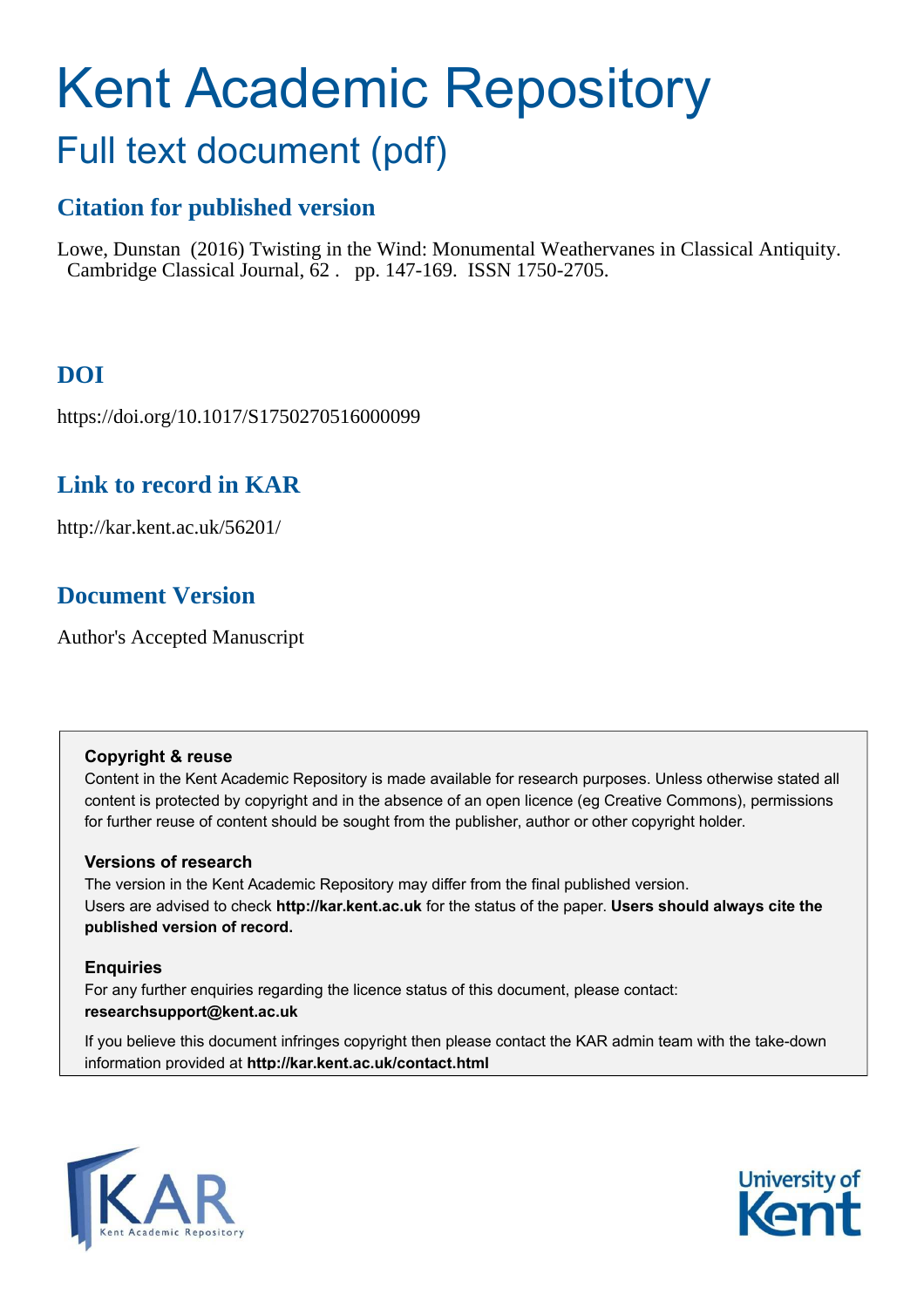Twisting in the Wind: Monumental Weathervanes in Classical Antiquity\*

Dunstan Lowe<sup>0</sup>

University of Kent

**Abstract:** Monumental weathervanes have been overlooked as a tiny but important genre of ancient bronze sculpture. This is the first collective study of all three definite examples: the so-called 'triton' on the Tower of the Winds in Athens, a copy of this somewhere in Rome, and the winged female 'Anemodoulion' on the Bronze Tetrapylon in Constantinople. I propose to identify the intended subjects of these sculptures as the weather-deities Aiolos and Iris, thereby restoring a part of each monument's original meaning that was unknown to the authors of our ancient written accounts. I also suggest that monumental weathervanes were first invented in Hellenistic Alexandria, which may explain why the Tower of the Winds shared the octagonal design of the Pharos, and why the Anemodoulion was mounted upon a bronze pyramidion.

The monumental weathervanes of classical antiquity, though few in number, were luxury items shared by antiquity's major cities: Athens, Rome, Constantinople (and, I shall argue,

<sup>\*</sup> The anonymous readers' comments improved this article considerably. I am grateful to my colleagues Kelli Rudolph and Luke Lavan for helpful comments, and especially to Michael Squire for sharing his expertise and making several valuable suggestions. All reasonable effort has been made to contact copyright holders in order to obtain permission for the use of images. I would like to take this opportunity to acknowledge any copyright holder whom I may have failed to contact.

 $^0$  Email: d.m.lowe@kent.ac.uk.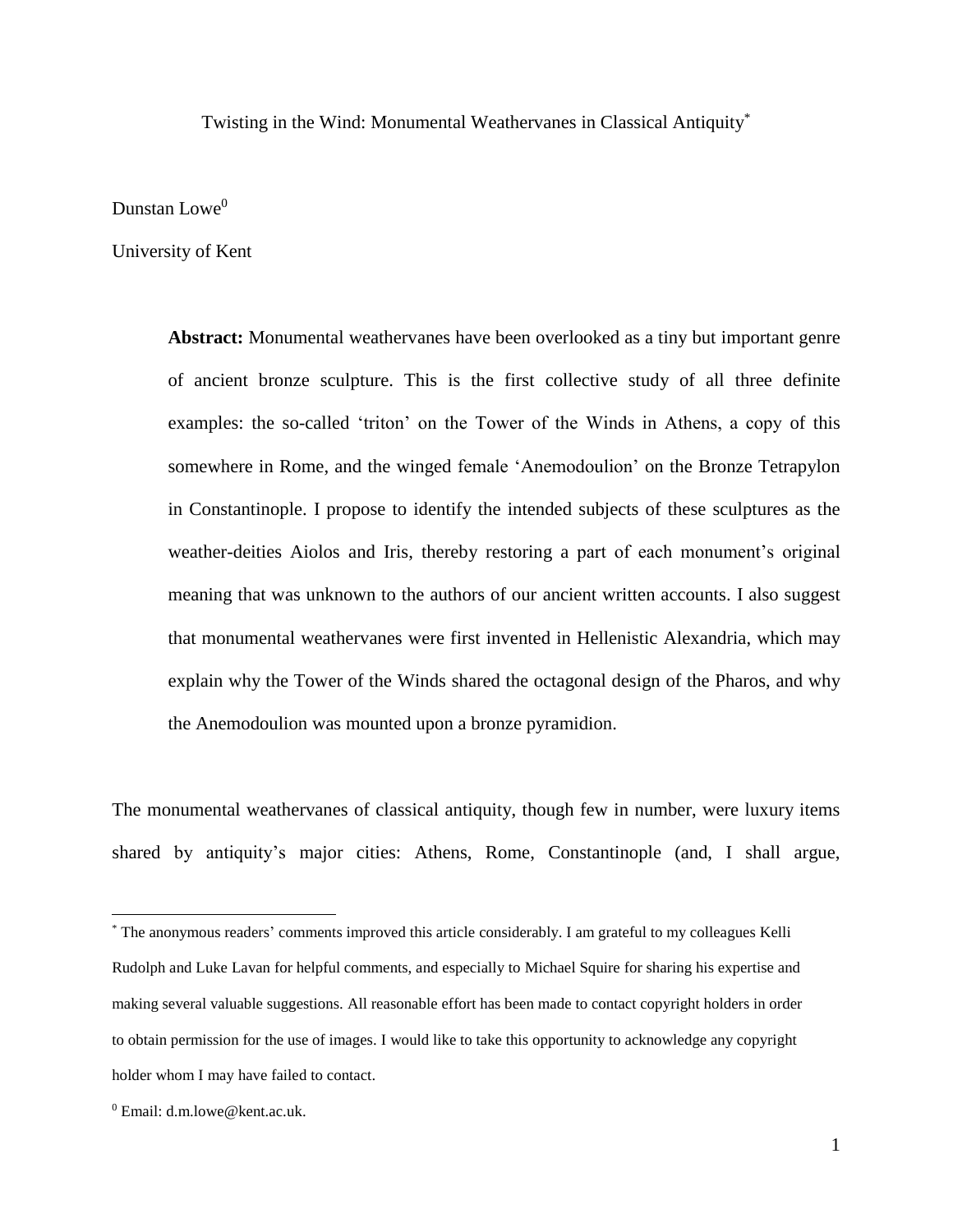Alexandria). What follows is the first collective study of the three weathervanes known to exist,  $\frac{1}{1}$ together with cautious suggestions that other lost Hellenistic artworks (two of them known only through Pliny the Elder) belonged in the same class of monument.<sup>2</sup> The task is difficult, since all of the objects concerned were made of valuable—and meltable—bronze, and no physical trace of any survives. But I propose to show that the weathervanes of the mediaeval period—which

 $\overline{a}$ 

 $2$  Three metal sculptures that could have been monumental weathervanes, or at least influenced their design, are discussed below: Lysippos' colossal bronze Zeus Thunderer at Tarentum, which could somehow be moved by hand (see Pliny the Elder, quoted below); the bronze Zeus Saviour atop Alexandria's Pharos, a monument sharing several design elements with the later Tower of the Winds; and the 'golden pyramid' in Pompey's triumphal procession of 61 BC, decorated with fruits and animals and wreathed in a vine, which apparently resembled the pyramidal base of the Anemodoulion ornamented with fruits, vines and figures.

<sup>&</sup>lt;sup>1</sup> Existing scholarship on ancient weathervanes either concerns their instrumental use or is limited to the Athenian or Constantinopolitan monuments. For detailed studies of anemology in antiquity, see Rehm (1916) 1-104, Liuzzi (1996), and Davis (2009); on the winds in ancient art, see Neuser (1982); on ancient sundials, which in five extant examples incorporate wind roses, see Gibbs (1976), Winter (2013), and the current Topoi research project led by Gerd Graßhoff [\(https://www.topoi.org/project/d-5-6/,](https://www.topoi.org/project/d-5-6/) accessed 14 June 2016); for further relevant observations on monumental clocks, see Fragaki (2012). The authoritative work on the archaeology of the Tower of the Winds is Kienast (2014). See also: Noble and de Solla Price (1968); von Freeden (1983); Kienast (1997). On Faventinus and the Roman weathervane, see Plommer (1973). On the monuments of Constantinople, see Dawkins (1924); Mango (1963); Dagron (1984). On the Anemodoulion itself, see Anderson (2011). On our Byzantine textual sources, see Cameron and Herrin (1984); Cutler (1968); James (2012). On the Pharos statue, not previously identified as a weathervane, see (besides Fragaki) Adler (1901); Thiersch (1909); Picard (1952); Goodchild (1961); Handler (1971); Behrens-Abouseif (2006).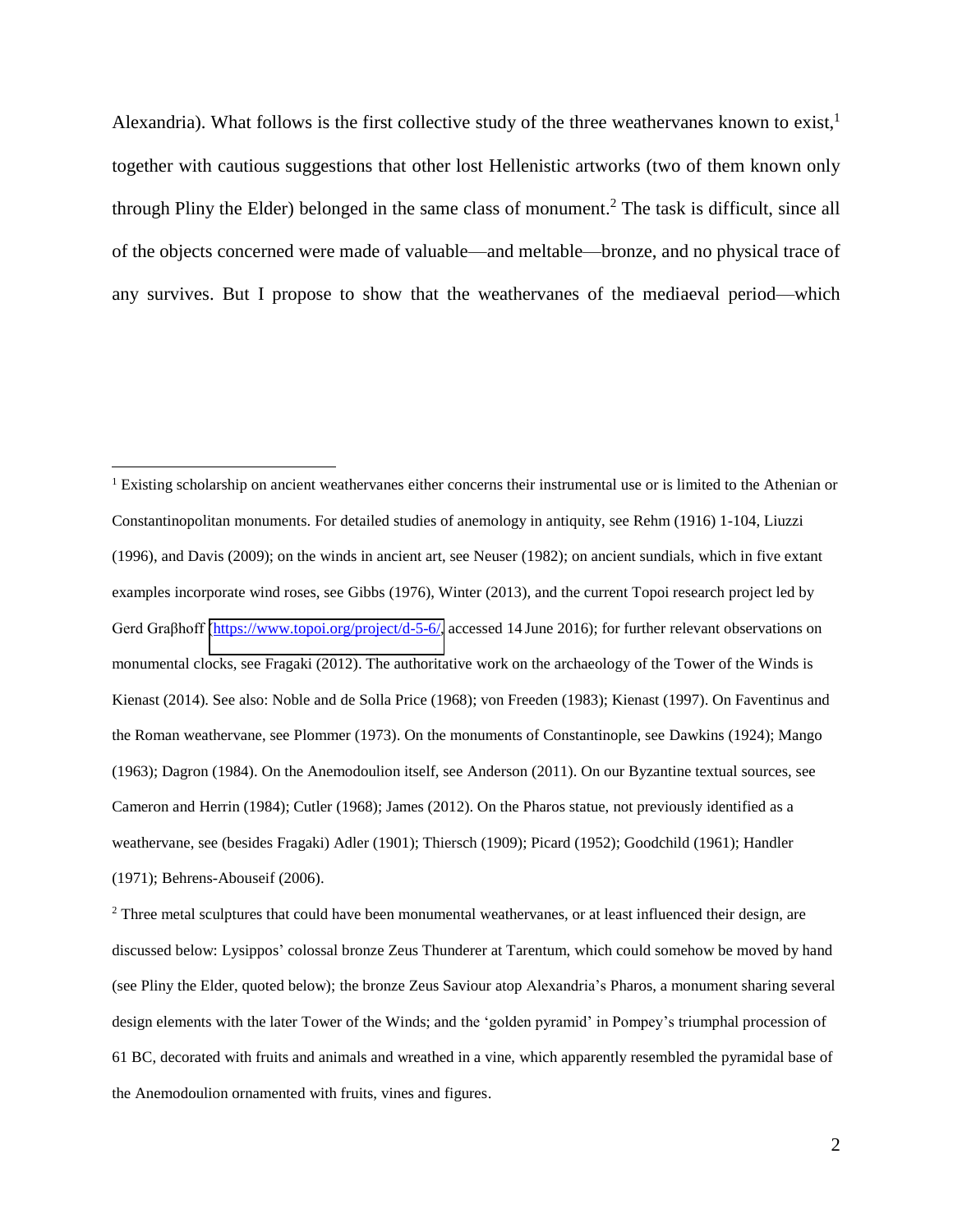spanned Europe in the form of weathercocks on church spires, while also adorning Arabian palace domes—had classical forerunners.<sup>3</sup>

As we shall see, monumental weathervanes were never merely functional, and are best seen as a mechanized sub-genre of bronze statuary: neither the Greeks nor the Romans had any special terminology to differentiate them from other statues. Although weathervanes had a practical use, since the direction of the wind was believed to foretell the weather, most 'anemoscopes' were much humbler, windsock-like devices that used dangling cloth or ribbon.<sup>4</sup> The larger instruments (or rather, sculptures) are known to us only through a smattering of images and texts, none of which was intended as a thorough study. In fact, the written evidence is so scant and brief that most of it will be reproduced below.<sup>5</sup> We cannot tell how long each vane functioned properly, or whether it was repaired.<sup>6</sup> But at least one of them adorned a major

 $3$  The earliest known Christian weathercock is that which Ekkehard IV locates in the monastery of St Gall when the Huns sacked it in 995 (Callisen (1939) 177). It was probably a rebus: in Latin, Gallus = cockerel. Mediaeval Arab examples of weathervanes include the audience-halls of al-Mansūr, tenth- and eleventh-century ruler of Andalusia, whose four domes bore different figures which turned in the wind (Al-Baghdādī, quoted in le Strange (1900) 31), and probably also the bronze lancer atop the dome of the Golden Gate Palace in Baghdad, destroyed by lightning in AD 941. Ibn al-Khatib wrote in 1038 that this was said to turn towards approaching enemies.

<sup>4</sup> On the evidence for ancient anemoscopes, see Liuzzi (1996); Rehm (n1916); Davis (2009).

 $\overline{a}$ 

<sup>5</sup> The longer passages are provided in translation only. For convenience I abbreviate the eight-century Parastaseis Syntomoi Khronikai, and the Patria Konstantinoupoleos written in 995 with eleventh-century interpolations, both edited by Preger (1901-1907), to Parastaseis and Patria. The tenth book of Niketas Khoniates' Annals is given its conventional title, De Signis. I refer to the poet Constantine of Rhodes as "Konstantinos," to prevent confusion with Constantine I.

<sup>&</sup>lt;sup>6</sup> A vane might theoretically remain mobile for centuries, especially with maintenance. The large bronze dragon which is now preserved in the belfry of Ghent, and which made its way to Bruges some time before 1380 (allegedly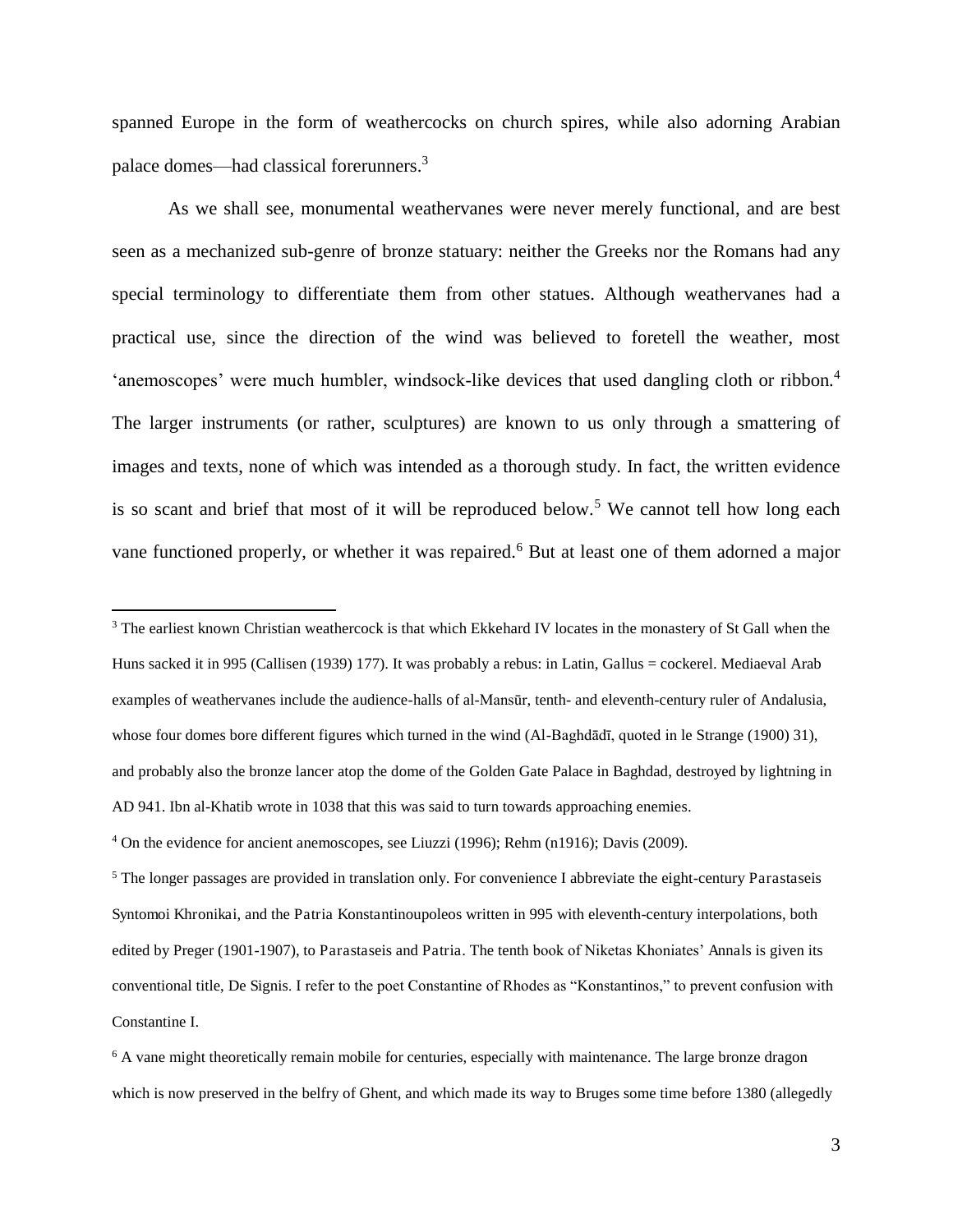urban landmark for hundreds of years, to be admired by many thousands of citizens and visitors. Furthermore, as anthropomorphic figures moved by windpower (like many of Hero of Alexandria's working-fluid toys), monumental weathervanes should be classed as a form of automaton.<sup>7</sup> They arguably represent a 'missing link' between mechanisms and sculptural monuments.

For the three monumental weathervanes that our sources explicitly identify, the dates of manufacture are uncertain. The first vane was a 'triton' adorning the Tower of the Winds in Athens; the second was an imitation of this, at an unknown location in Rome; and the third was the Anemodoulion, a winged female figure atop a pyramid, which in turn crowned a tetrapylon spanning a major intersection in central Constantinople until the sack of 1204.<sup>8</sup> The Athenian example was made in the second or first century  $BC<sub>i</sub><sup>9</sup>$  Rome's within the following three

 $\overline{a}$ 

from Constantinople), functioned for centuries with periodic repairs. On a much smaller scale, a bronze falcon of the seventh to eleventh centuries, which was converted in the thirteenth or fourteenth century into a whistling weathercock for the church of San Frediano at Lucca, remained in use until 1954 (Contadini (2010) 54-7). The weathercock of Ottery St. Mary Church has purportedly functioned since the twelfth century (Dainton (1957) 119). <sup>7</sup> It must be remembered that Philo's and Hero's automata usually move or rotate in toto, only sometimes containing articulations. On the development of automata in antiquity, see Hill (1984) 183-222. Precision engineering did not require hydraulic or pneumatic piping: the Antikythera mechanism, itself a work in bronze, was operated manually. Amid the burgeoning bibliography on this device, see Freeth (2008); Bitsakis et al. (2010); N. Kaltsas et al. (2012). The challenges involved in making bronze sculptural vanes are illustrated by the first 'Diana of the Tower,' made by Augustus Saint-Gaudens and installed atop Madison Square Garden in 1891, which failed to rotate. <sup>8</sup> The tetrapylon is thought to have stood on the Mese at the Makros Embolos intersection, between the Fora of Theodosios and Constantine I: see Berger (1997). Its bronzes were destroyed in 1204 (Khoniates, De Signis 648). <sup>9</sup> The construction date of the Tower of the Winds is debated, but must antedate Varro's reference to it (c. 37 BC). Some, including Von Freeden and Kienast, argue convincingly for the second century BC on stylistic grounds.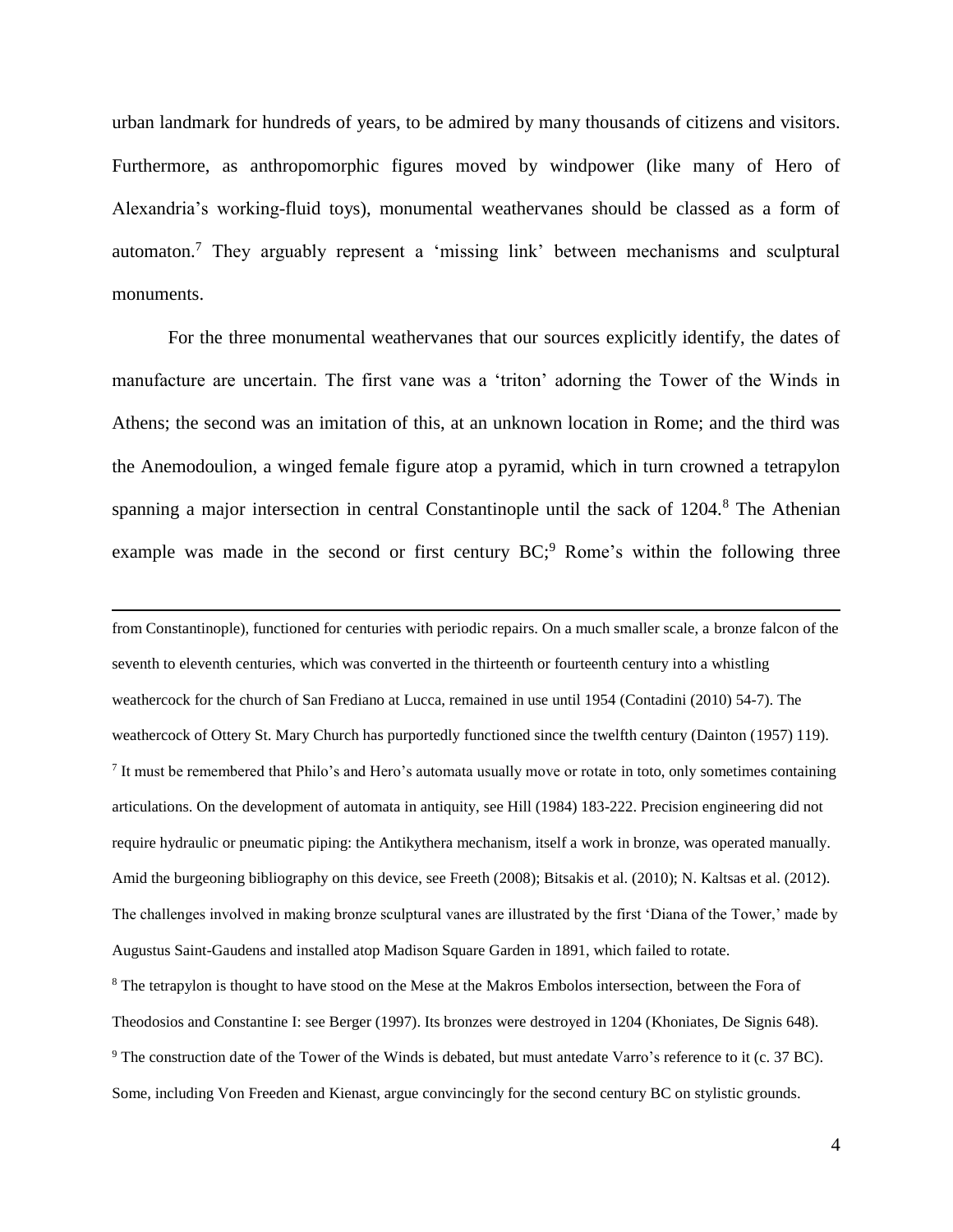centuries; and Constantinople's at an unknown date before its alleged importation from Dyrrachium between the fourth and eighth centuries AD. I shall discuss them in chronological order, proposing connections with earlier monuments where relevant, in order to sketch a historical narrative from which general conclusions may be drawn.

#### I. THE TOWER(S) OF THE WINDS

Our earliest reference to a monumental weathervane is in Varro, who mentions the Tower of the Winds when describing his elaborate aviary near Casinum. This had an astronomical clock inside its rotunda, combined with a weathervane of unknown exterior form (which cannot therefore be confirmed as a figural vane), whose display was internal (Res Rusticae 3.5.17):

In eodem hemisphaerio medio circum cardinem est orbis ventorum octo, ut Athenis in horologio, quod fecit Cyrrestes; ibique eminens radius a cardine ad orbem ita movetur, ut eum tangat ventum, qui flet, ut intus scire possis.

In the middle of the same hemisphere, around the axis, is a ring of the eight winds, as in the horologium at Athens, which the Kyrrhian built. There, a spoke projecting from the axis moves around the compass, so that it touches the wind which is blowing, so that you can tell from indoors which one it is.

Vitruvius, writing two decades or so later, refers not only to the Athenian compass of winds but the entire monument, including the vane  $(1.6.4)$ :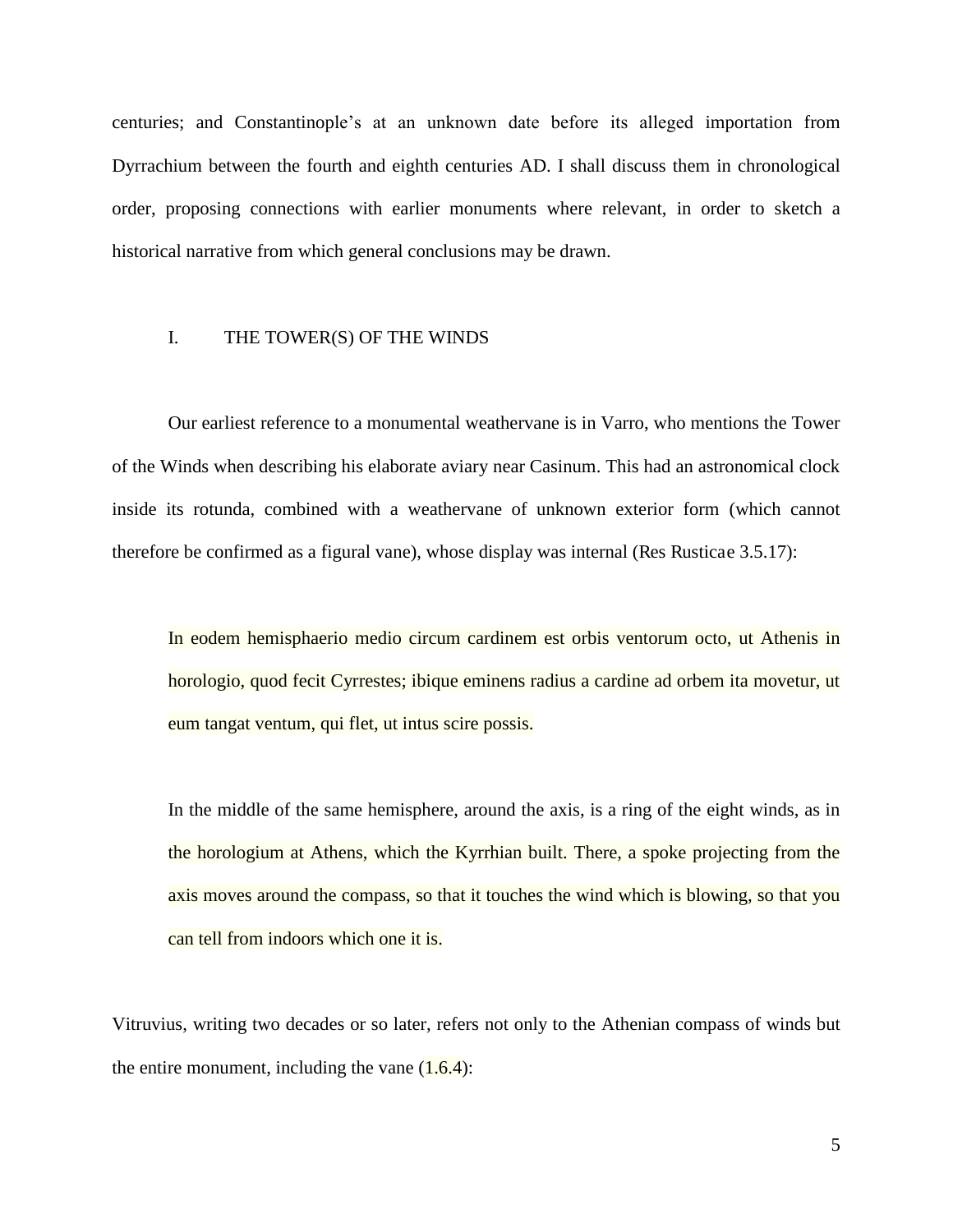Nonnullis placuit esse ventos quattuor, ab oriente aequinoctiali solanum, a meridie austrum, ab occidente aequinoctiali favonium, ab septentrionibus septentrionem. sed qui diligentius perquisierunt tradiderunt eos esse octo, maxime quidem Andronicus Cyrrestes, qui etiam exemplum conlocavit Athenis turrim marmoream octagonon et in singulis lateribus octagoni singulorum ventorum imagines excalptas contra suos quosque flatus designavit, supraque eam turrim metam marmoream perfecit et insuper Tritonem aereum conlocavit dextra manu virgam porrigentem, et ita est machinatus uti vento circumageretur et semper contra flatum consisteret supraque imaginem flantis venti indicem virgam teneret.

Some have reckoned that there are four winds: Solanus from the eastern sky, Auster from the south, Favonius from the west and Septentrio from the north. But those who have explored this more thoroughly have taught that there are eight winds, especially Andronikos of Kyrrhos, who even built an octagonal marble tower at Athens as a model. On each side of the octagon he arranged sculpted images of the winds, each one facing its own breeze. Above the tower he constructed a marble cone and upon it he put a bronze triton holding out a rod in his right hand. He contrived it so that it revolved in the wind and always faced opposite the breeze, and held its rod as a pointer over the image of the wind that was blowing.

> Figure 1: reconstruction of the Tower of the Winds (reproduced from Stuart and Revett 1762: Chapter 3 plate 3)

> > 6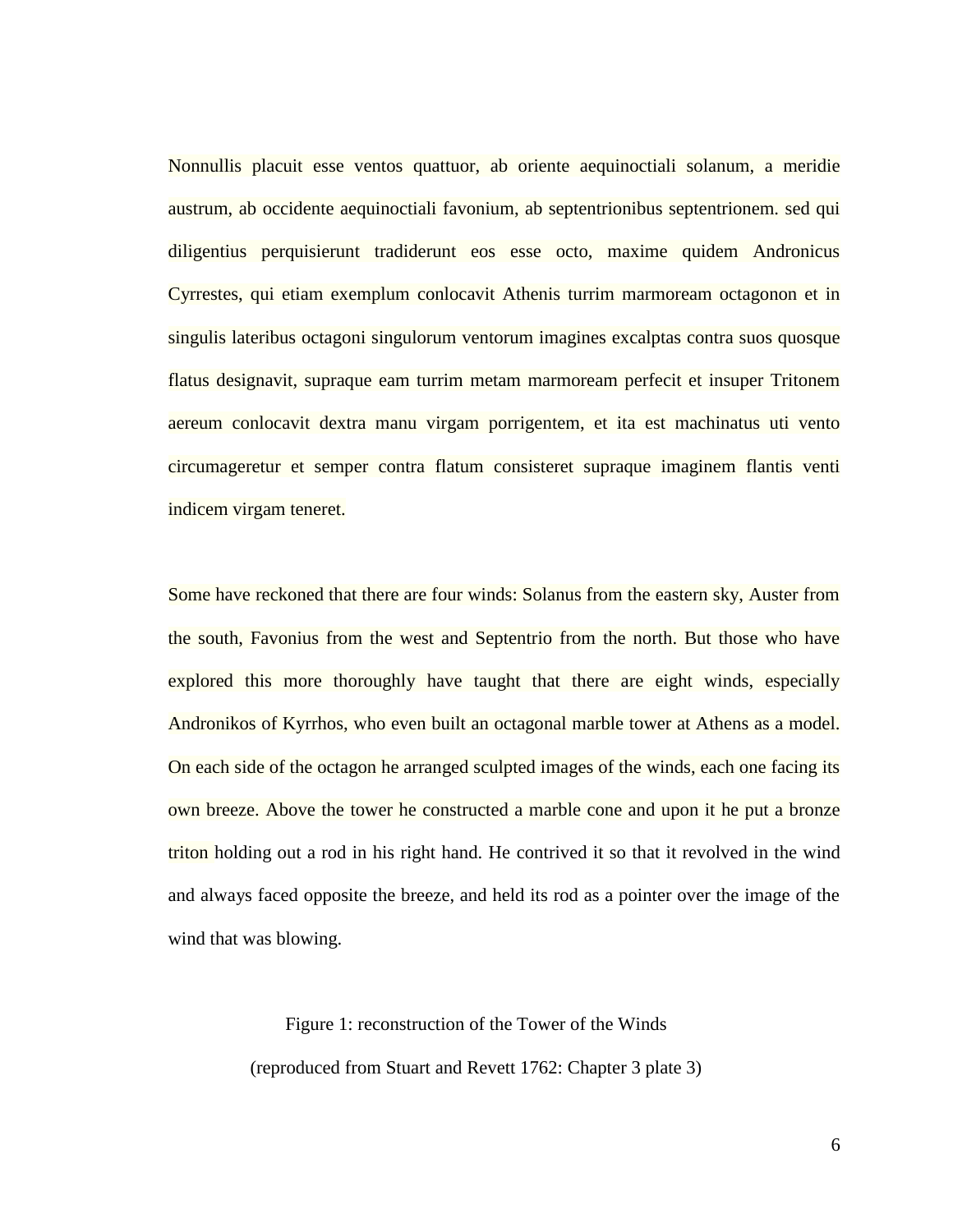Athens' Tower of the Winds is an octagonal Pentelic marble tower standing about twelve metres tall and eight wide, overlooking the Roman Agora from its east end, about 250 metres north of the Acropolis. There is a sundial on each side; above is a relief carving of a personified wind, forming a frieze around the top. The shallow conical roof is crowned with a weathered Corinthian finial. Although all metalwork is lost and the size of the 'triton' can only vaguely be reconstructed, this stone base seems to have been capable of supporting a nearly or fully mansized bronze sculpture as illustrated in fig. 1, comparable in scale to the extant relief carvings. Marcus Cetius Faventinus is our only witness to a Roman copy of the Athenian vane. His epitome of Vitruvius, probably written in the early third century,<sup>10</sup> features a few insertions, one of which appears to describe an otherwise unknown copy of the Tower of the Winds in Rome. The original passage in Plommer's edition runs as follows (Liber Artis Architectonicae 2):

sed plerique duodecim ventos esse adseverant, ut est in urbe Roma Triton aeneus cum totidem thoracibus ventorum factus ad exemplum Andronici Cyrrestae similitudinem. Supra caput venti virgam tenens eundem esse flantem ostendit.

…But most people assert that there are twelve winds, just as in the city of Rome there is a bronze triton with twelve busts of the winds, created in imitation of Andronikos of Kyrrhos' model. Holding his rod above the head of a wind, he shows that same wind to be blowing.

<sup>10</sup> Plommer (1973) 2.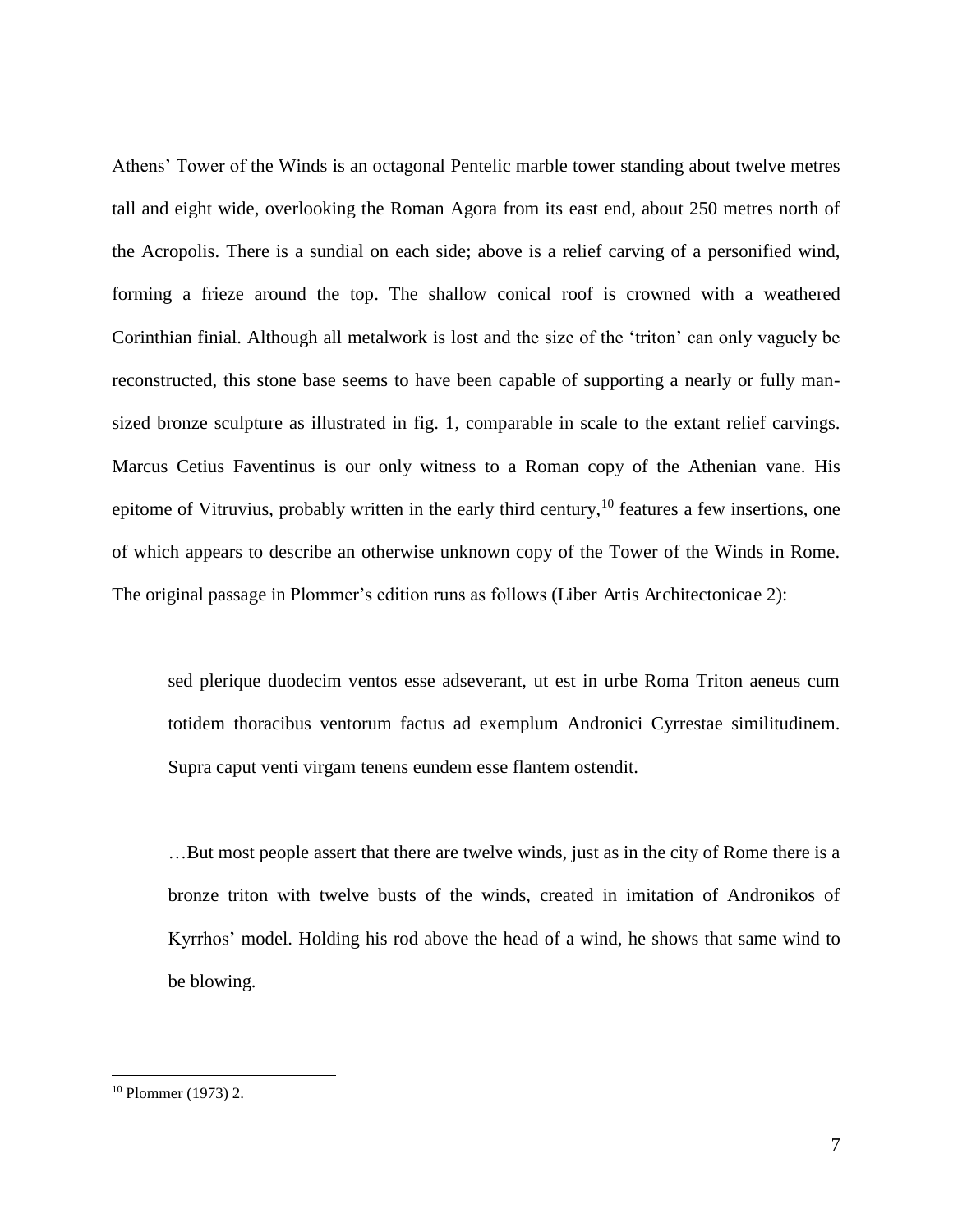Although we have no other evidence for what Faventinus is describing, he evidently means something different from the Tower of the Winds. Our closest Roman relics are the Pesaro Anemoscope and 'Vatican Table', two marble wind roses of the second or third centuries AD, whose twelve sides are labelled with the names of winds in transliterated Greek (the Vatican Table adds the Latin names). $11$ 

#### Figure 2: The Vatican Table

#### (reproduced from Woods and Symonds 1894: 89)

Plommer's translation shows a determination to assimilate the Roman monument to these objects: cum totidem thoracibus ventorum becomes 'above a pedestal of twelve faces, each showing a wind', and supra caput venti becomes 'above the head of the wind on the pedestal'. Yet the anemoscopes are nothing like monumental architecture, serving as stands into which a flag-like indicator was inserted, most likely set near ground level; figural decorations are absent, names are misspelled, and the Vatican Table has a more than passing resemblance to a repurposed column drum. Whether Faventinus' thoracas were sculptures or reliefs, they were nonetheless heads-and-chests, $12$  and the central sculpture was a bronze vane that would require an elevated position in order to function reliably. It may have been a very close imitation of its

<sup>&</sup>lt;sup>11</sup> On the Pesaro anemoscope, see Dilke (1987) 248-49, Taub (2003) 177-181.

 $12$  The term thorax means 'bust' at Rufin. Hist. eccl. 2.29 (thoraces Serapis) and precisely 'relief bust' at SHA Claud. Goth. 3 (etiam nunc videtur expresso thorace vultus eius). The winds were often portrayed as heads or busts: see LIMC 8.1 s.v. Venti, especially items 5 and 6 under 'Winde als Köpfe und Büsten', which are both appliqué bronzes of the third century AD.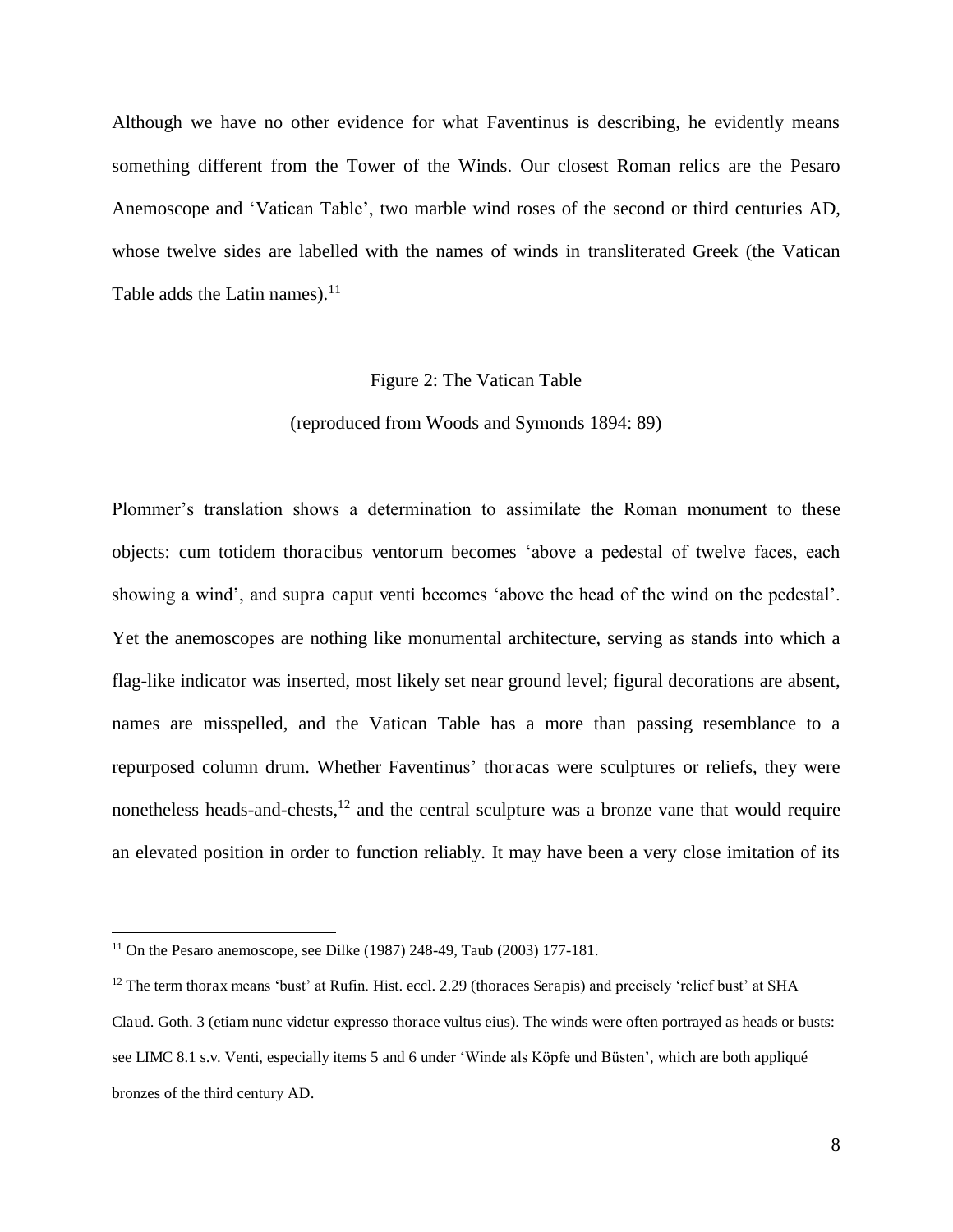model, albeit dodecagonal instead of octagonal, and apparently (unlike Varro's aviary at Casinum) shared both an urban setting and a public function.

#### II. THE PHAROS OF ALEXANDRIA

 $\overline{a}$ 

Monumental weathervanes were probably invented earlier than the first century BC, when Varro and Vitruvius first mention them. Movable bronze statues already existed in the archaic period, $13$  and the sculptural weathervane—both a spectacular novelty and a meteorological instrument—recalls the intellectual and artistic experimentation of the Hellenistic era. I suggest that it was invented neither in Athens nor Andronikos' native Macedonia, but in Alexandria, the home of innovators such as Ktesibios and Philo. Our two references to the Tower of the Winds are both Roman, while written descriptions of the Anemodoulion vane postdate its erection by several centuries and even disagree over when that happened. However, our imperial Roman sources are detailed enough to prompt limited speculation on the nature of the earliest examples.

The only known precedent for the octagonal, statue-crowned design of the Tower of the Winds, and probably its direct inspiration, was the world-famous Pharos of Alexandria commissioned by Ptolemy I Soter in the first half of the third century  $BC<sup>14</sup>$ . The tallest tower in

<sup>&</sup>lt;sup>13</sup> The sixth century BC sculptor Kanakhos made a bronze Apollo Philesios at Didyma and a cedar copy at Thebes. In its hand was a deer, attached by two of its hoofs using sockets. This allowed it to be moved from one position to another (Plin. HN 34.75). Sometime in the fifth century, Kleotas built a bronze eagle with outspread wings, which was launched above an altar as the starting-signal for the chariot race at Olympia (Paus. 6.20.11-12).

<sup>&</sup>lt;sup>14</sup> For bibliography on the Pharos lighthouse, see footnote 1. The design of the Tower of the Winds is 'obviously Greek, both in the severity of decorative treatment and in the antiquated method of roofing', and the Pharos 'must be included' among its lost prototypes (Lawrence & Tomlinson (1996) 181). Kienast (2005) 249-50 notes that two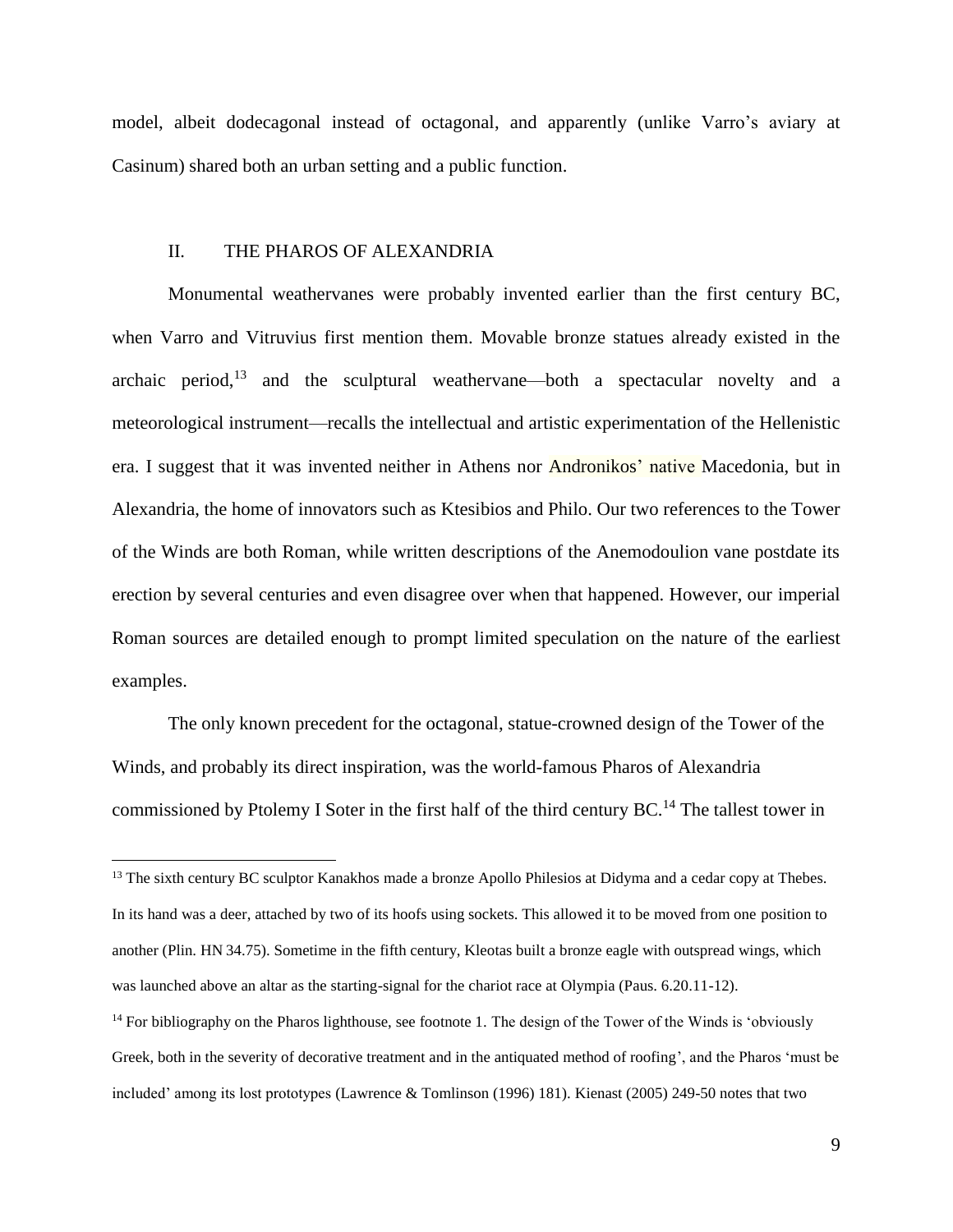the world when built, it is now completely destroyed, but can be reconstructed from later texts and images, especially imperial Roman coins of the second and third centuries AD (figs. 2-4). Other ancient lighthouses are very little help, since all known examples are later and smaller and the few survivors are heavily damaged.<sup>15</sup>

Figures 3-5: Roman coins representing the Pharos and its sculptures.<sup>16</sup>

The first type (fig. 3 is a hemidrachm of AD 107-108) shows two figures facing outward and a statue at the top. On this type the lighthouse bears the proportions given by much later Arab sources, although the sculptures may still be shown larger than life. They are greatly magnified on the second type (fig. 4 shows a drachma of AD 132-33), on which the Pharos is dwarfed by a figure of Isis Pharia holding a billowing sail. The statue seems to be gripping a long object near its top. They are largest and clearest on another example of the hemidrachm type, from 136-137 (fig. 5): the two figures are fish-tailed and blowing long trumpets, and the central statue now loosely supports a long object in his elbow.

smaller and less elaborate structures had similar roofs: a classical monument in the Kerameikos, and the first-century Babbius monument at Corinth.

<sup>15</sup> Most ancient pharoi (Pliny lists several at HN 36.83) are completely lost. The first-century Dover Lighthouse and second-century Tower of Hercules at La Coruña survive, but their upper levels have been rebuilt. The contemporary copy of the Pharos at Abusir has also lost its top, and shows many other differences. On this probably funerary monument, see El-Fakharani (1974). On the wider evidence for ancient pharoi, see Lazos (2007) 131-63.

<sup>16</sup> Figure 3 is reproduced courtesy of Dr Busso Peus Nachf., auction no. Peus 406, 2012, 604. Figure 4 is reproduced from<http://www.bibalex.org/CulturalRoutes/Publications1.html>and figure 5 from

[http://ancientcoinage.org/lighthouses-of-alexandria.html,](http://ancientcoinage.org/lighthouses-of-alexandria.html) accessed 10 June 2016.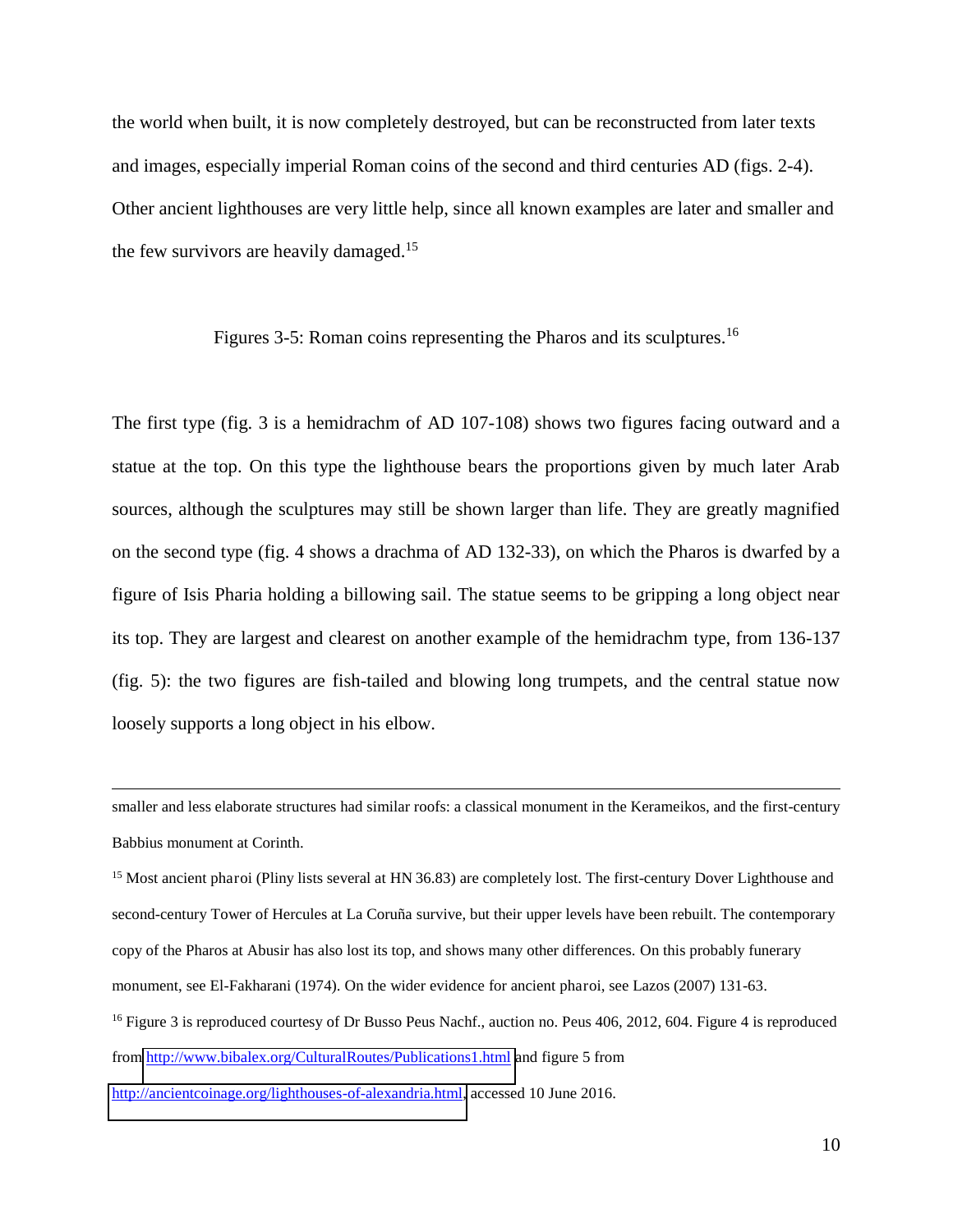The monument is agreed to have stood well over one hundred metres high in three tiers: a square base, an octagonal middle, and a cylindrical top accommodating a watchfire, crowned with a statue. This statue is one of many suggestive foreshadowings of the Athenian monument. The eight-sided middle section—really a smaller tower in its own right, founded upon the massive square base—is the only classical parallel for the eight-sided Tower of the Winds.<sup>17</sup> Furthermore, the coins all portray fish-tailed figures leaning out from a high ledge who, in the more detailed images, are shown blowing trumpets. Scholars discussing the Pharos, perhaps influenced by Vitruvius' description of the Tower of the Winds, or by the ancient tradition that Pharos was the home of the sea-god Proteus,<sup>18</sup> have referred to them as tritons.<sup>19</sup> I suggest instead that they are trumpet-blowing (or conch-blowing) winds, $^{20}$  numbering either four or eight

<sup>&</sup>lt;sup>17</sup> Although octagonal buildings are known from the third century AD onwards (the base of the 'Tor de'Schiavi' in the Villa of the Gordians, and possibly the 'Tempio di Siepe'), the only known towers of this design are the Pharos (with smaller imitations at Abusir and Dover) and the Tower of the Winds. According to Kienast, the latter was built in the second century BC, perhaps a few decades after its model. On octagonal architecture, see von Freeden (1983) 65-8.

<sup>&</sup>lt;sup>18</sup> On Proteus and Pharos, see El-Abbadi (2004). There is no evidence that the Ptolemaic building programme made reference to Proteus. There was, however, an additional reference to the winds in a famous image of Isis velificans, whose billowing mantle was the prototype for sails: Bruneau (1961, 1963); Castiglione (1970); Ridgway (1990) 366. <sup>19</sup> E.g. 'conch-blowing tritons' (Handler (1971) 59-60), 'four bronze Tritons blowing trumpets' (Ridgway (1990) 365). Tritons, though common in ancient art, were regularly associated with water, especially as sculptures (LIMC 8.1 s.v. Tritones): thus the starting-horn for a naumachia at Suet. Claud. 21 was a silver mechanical triton (cf. [Verg.] Aetn. 294-302, with Garani (2009) 103-121).

 $20$  The shell-trumpet motif first appeared in Hellenistic art, remaining standard in Roman art (Simon 1967). Boreas blows a conch on the Tower of the Winds., the winds appeared as kneeling youths blowing bronze trumpets. Greek vase paintings portray the winds as humanlike except for their wings (LIMC s.v. Venti).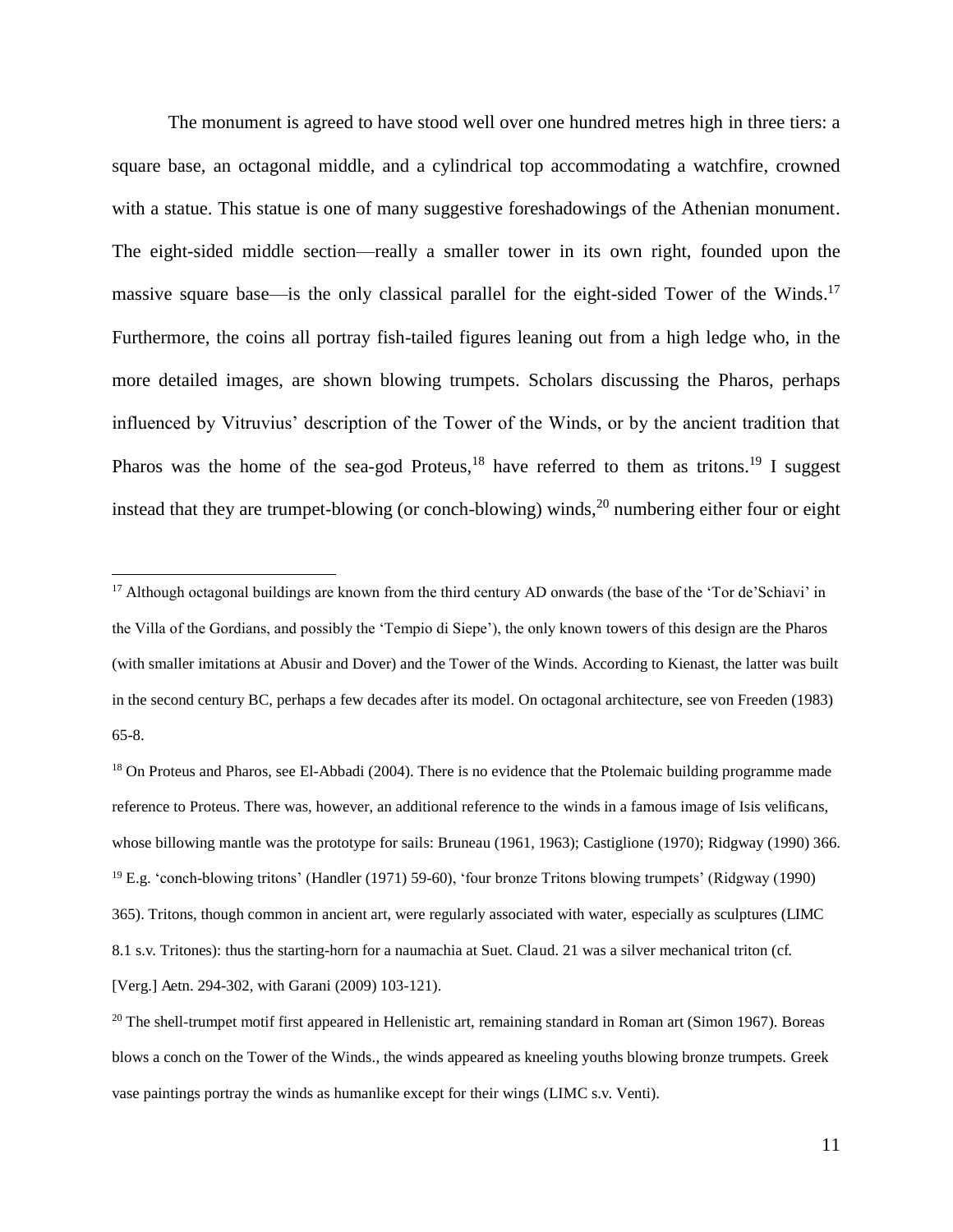and occupying the edges of the base around the octagon. It is unlikely that these winds had serpentine tails, as in archaic  $art;^{21}$  more likely they were kneeling, as Konstantinos of Rhodes (193-4, quoted below) says those on the Anemodoulion monument were. We can securely identify the lone statue on the top of the monument as Zeus Soter (the Saviour), thanks to verses written by two poets resident in Alexandria when the Pharos was built: an epigram of Poseidippos first published in 2001 explicitly refers to the Pharos and Zeus Soter, and Kallimachos asks Zeus  $\lambda$ ιμενοσκόπος ('the harbour-watcher') to protect his beloved's ship.<sup>22</sup> Zeus Soter was doubly appropriate, being patron of harbours and also the namesake of Ptolemy Soter, who commissioned the tower.<sup>23</sup> The long, thin object he held instead of a thunderbolt is possibly a royal sceptre, but more likely a sceptre-like rudder symbolizing protection of ships,<sup>24</sup>

<sup>21</sup> Boreas was snake-legged on the chest of Kypselos (Paus. 5.19) and some (e.g. Furtwängler (1905) 435-8; Benton 1965) have also identified the snake-tailed 'Bluebeard' on the Acropolis as a wind-figure.

 $\overline{a}$ 

 $^{22}$  Poseidippos: Austin-Bastiniani 115, reproduced with translation and commentary in Obbink (2005) 105-106; see more recently Schröder 2008; Furley 2009. Kallimachos: frag. 114 = Anth. Pal. 13.10. Handler (1971) 60 proposes that there were three successive statues of Ptolemy, Poseidon and (following Goodchild 1961) Helios, though the first identification is now disproven and the other two remain conjectural.

<sup>23</sup> Ptolemy I received the title 'Soter' after assisting Rhodes against Demetrios in 305-304 BC (Paus. 1.8.6). (The tower was completed under Ptolemy II Philadelphos, but its design is unlikely to have changed.) We might also detect an allusion to the dedicator's own name, Sostratos ('Saviour of the Army'; στρατός sometimes means 'Navy' in the tragic poets). Sostratos might only have dedicated the statue and not made it or the tower (see Bernand (1996) and especially Bing (1998) 22-3), though in any case, the two works formed a unified design.

<sup>24</sup> What the statue's two hands held is unclear. A glass beaker found at Begram in Afghanistan, last seen in Kabul Museum (fig. 6), bears an admirably detailed image of the Pharos supporting a figure with an oar or rudder propped in its left elbow. Handler (1971) 60 finds this inconsistent with the coin images and (oddly) suggests that the antimonarchical Romans replaced this oar-bearing Ptolemy with a sceptre-bearing Poseidon. In fact, the statue on the reconstructed beaker seems to be missing its right arm and may have held both objects at once. The coins are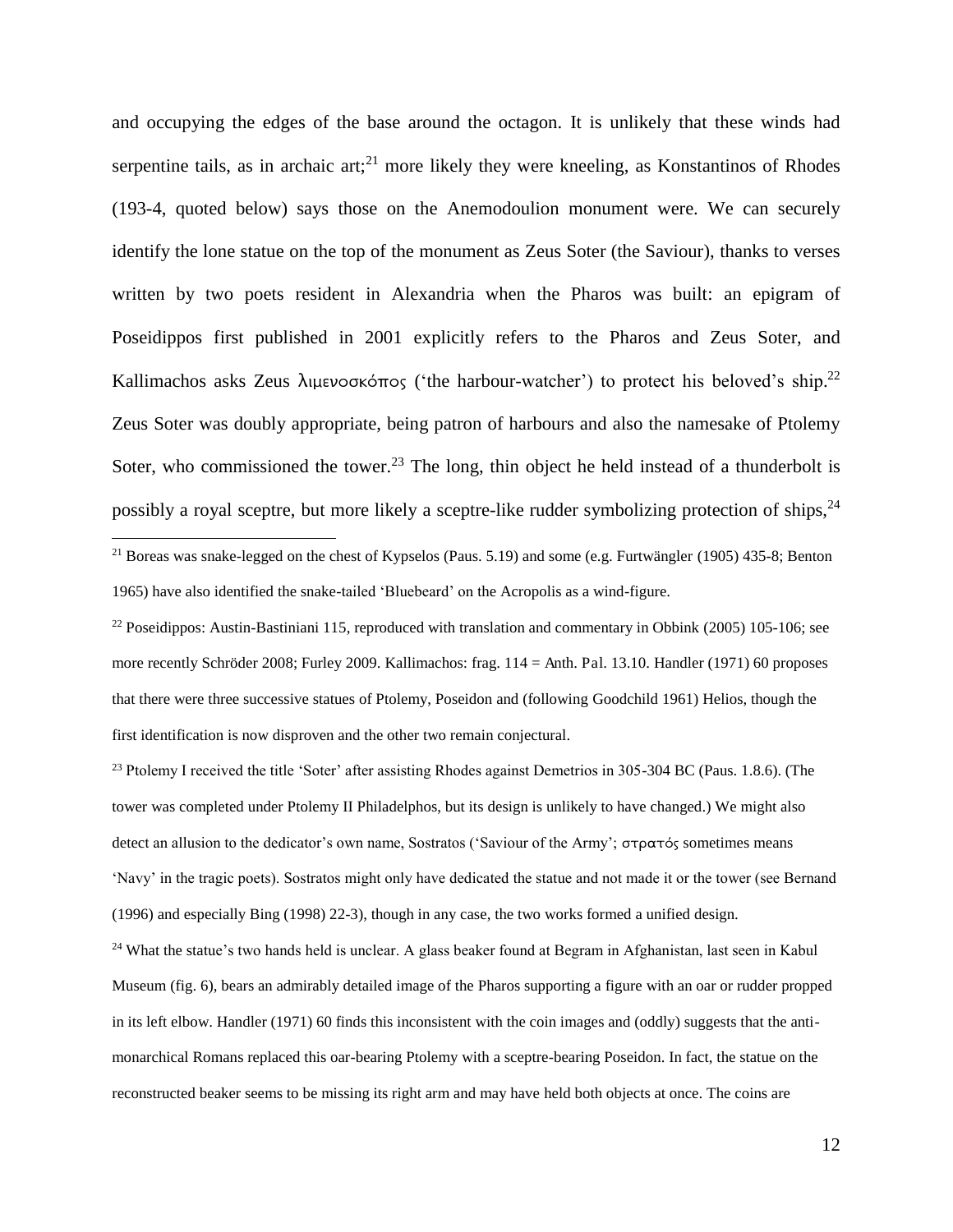with which the weather-god rules his subjects.<sup>25</sup> It has been proposed that the statue and pointer were part of a mechanical clock,<sup>26</sup> but this seems unlikely on both practical and iconographic grounds.<sup>27</sup>

## Figure 6: mosaic from Qasr el-Lebya representing the Pharos

(reproduced from Fragaki (2012), figure 1)

unhelpfully variable, with spear on either left or right, and sometimes what resembles an orb or phiale in the other hand.

 $\overline{a}$ 

<sup>25</sup> For Zeus as master of the winds, see Hom. Il. 12.281. In equine form, the winds draw Zeus' chariot (see Pl. Phdr. 246e, Nonnos, Dion. 2.420-3).

<sup>26</sup> See Fragaki (2012), who also follows Goodchild (1961) in using the mosaic labelled 'Pharos' made at Qasr el-Lebya in AD 539 to argue that the topmost statue represented Helios.

<sup>27</sup> Practically: whereas the clepsydra in the tower of the Winds was powered by an aqueduct from higher ground, the Pharos stood on an artificial peninsula and at considerable height. Clepsydras are also too fragile and sensitive for their moving parts to be exposed to the elements (especially on a coastal tower); all known ancient examples, from the Tower of the Winds onward, stood under shelter (thus Scipio Nasica installed Rome's first clepsydra under a roof: sub tecto dicavit, Plin. HN 7.215). Iconographically: Fragaki's case rests on the identification of the statue as Helios (see previous footnote), the god who served as pointer on Procopius' Gaza clock. But there he occupied his customary chariot, whereas there is no parallel for Helios holding a sword (LIMC 4.1 s.v. Helios/Sol). The sword's exactly vertical position resembles that of the spear-like object on the Roman coins. Likewise, the unexplained second statue in the mosaic suggests the coin-type juxtaposing Isis Pharia with the Pharos. Both statues are grey, as if the artist did not know that they were bronzes. In sum: if the mosaic is based on autopsy of the original monument (which stood 450 miles away along the coast) it is very inaccurate, but if based on Roman Alexandrian coins (which circulated widely) it is a very reasonable reconstruction. Its date and location alone do not guarantee its value: the mosaic at Tzippori in Israel is of similar date and geographically closer, but its Pharos (in a scene labelled 'Alexandria') is simply a flame-topped tower and otherwise unrecognizable.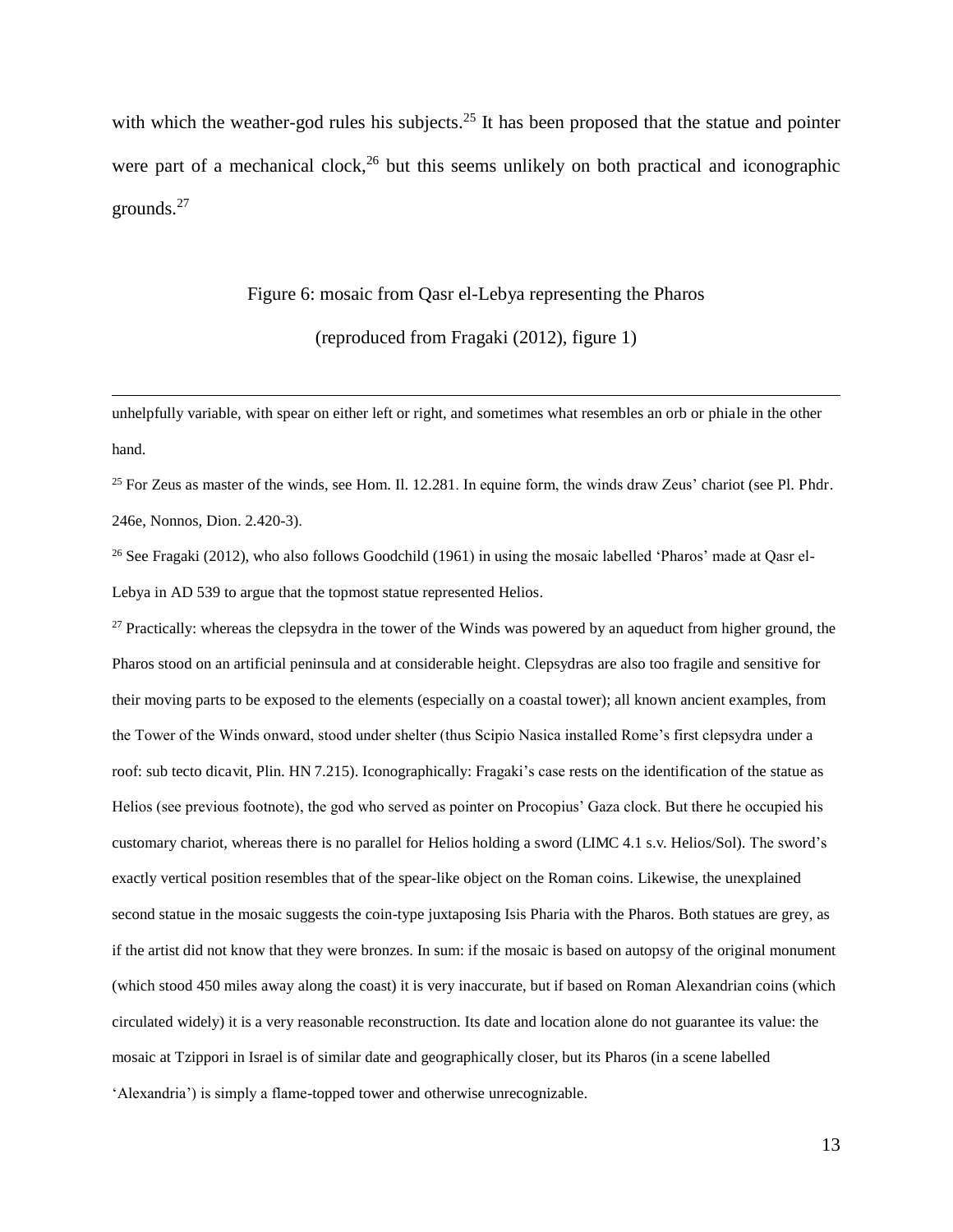#### Figure 7: glass beaker from Begram representing the Pharos

(detail from 1970 photograph, reproduced from The Huntington Archive, scan number 0010399)

I suggest instead that the statue of Zeus Soter holding a royal sceptre was originally a weathervane, indicating which wind was blowing. A much larger bronze Zeus that was movable (though exactly how is unclear) had been built at Tarentum a century earlier.<sup>28</sup> A sculptural vane would illustrate Aratos' claim that Zeus gives weather-signs to sailors.<sup>29</sup> This increases the likelihood that the octagonal Tower of the Winds (sheer sides, sundials, clepsydra and marble reliefs notwithstanding) is a miniature adaptation of the Pharos, like the one at Abusir. On the other hand, no surviving text indicates that the statue of Zeus Soter was a weathervane; most images show the 'pointer' pointing upward, not outward; and the lower statues may conceivably have been a team of watchful tritons. Yet the design of an octagonal tower with a regal deity on

<sup>&</sup>lt;sup>28</sup> Around 340 BC, Lysippos built a colossal Zeus Keraunios at Tarentum that, although resisting strong winds, could be moved by hand (mirum in eo quod manu, ut ferunt, mobilis ea ratio libramenti est, ut nullis convellatur procellis, Plin. HN 34.39-40). Lysippos may conceivably have brought the principle of the pivoting bronze statue to Alexandria, resulting in a Zeus Soter weathervane atop the Pharos one century later, when he became court sculptor to Alexander the Great. Propertius praises Lysippos' skill in making *animosa…signa* (3.9.9 Heyworth), translating  $\ell_{\rm H}$ πνοος, 'breathed-into', which could mean both 'lifelike' (Epigr. Gr. 860.3) and 'blown upon' (Philostr. Im. 1.23). If weathervanes numbered among Lysippos' hundreds of lost works, Propertius' epithet would be especially apt. <sup>29</sup> ὁ γὰρ οὖν γενεὴν ἀνδρῶν ἀναφανδὸν ὀφέλλει / πάντοθεν εἰδόμενος, πάντη δ' ὅ γε σήματα φαίνων ('For he openly aids the race of men, showing himself from every side, revealing signs all around', Aratos, Phaen. 168-72). Aratos primarily means that sailors can foresee storms by examining the moon and sun, but Zeus' roles as forewarner (Σημαλέος, 'Sign-Giver': Paus. 1.32.2) and weather-god (Εὐήνεμος, 'Fair-Wind': Paus. 3.13.8) may both have inspired his presence on the Pharos.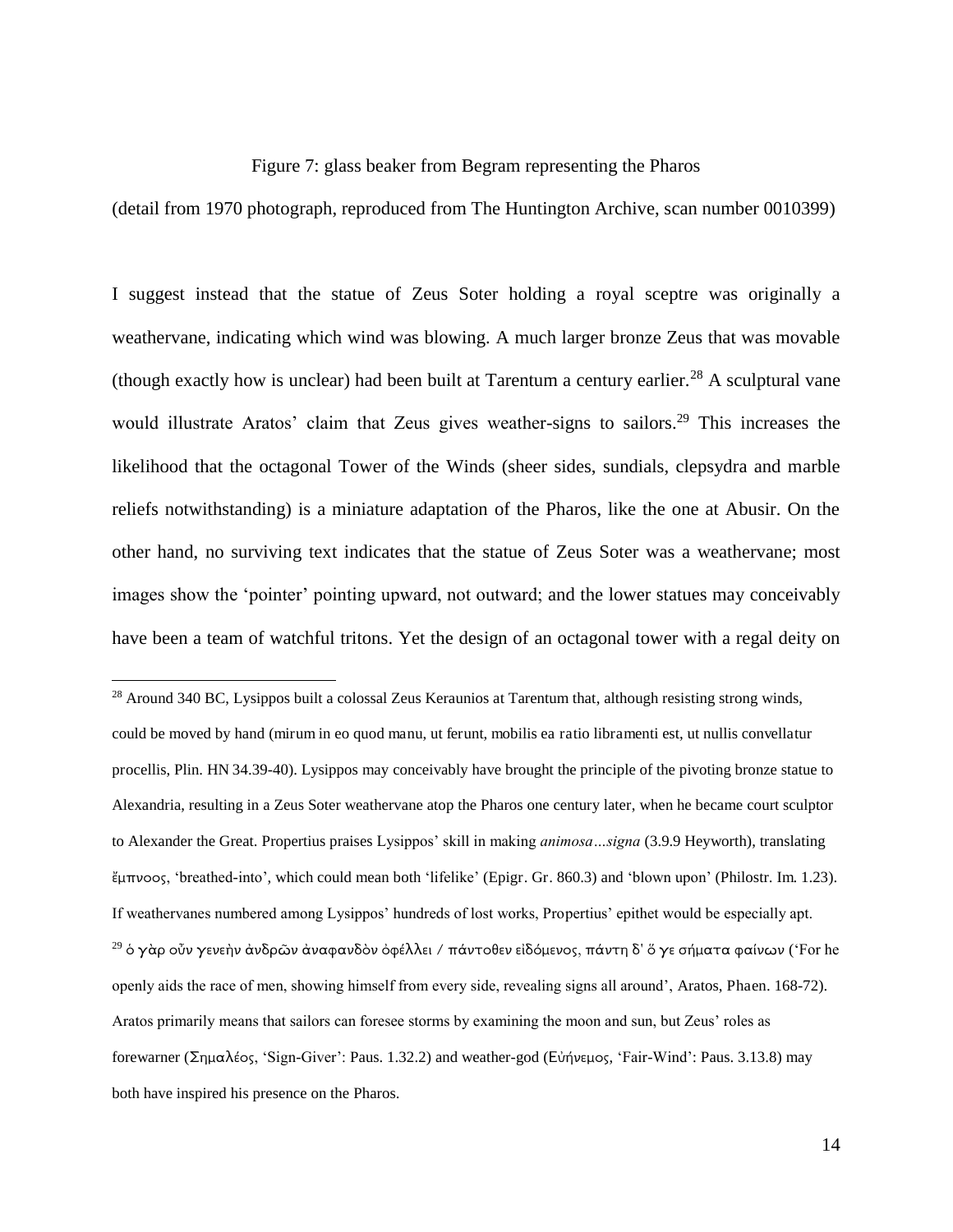its top, and lesser deities arrayed around it, still inspired the shape of the Tower of the Winds and, as I shall demonstrate, the Anemodoulion monument.

#### III. THE ANEMODOULION OF CONSTANTINOPLE

After Faventinus's description of a Roman 'tower of the winds' in the third century AD, the next reports of ornamental weathervanes appear in eighth-century Constantinople, to which we now turn. There are no visual images, but several verbal descriptions that suggest great renown. The earliest certain references to the Anemodoulion date from the eighth century AD: the Parastaseis locates a bronze statue of empress Verina near the 'Anemodourion' (29).<sup>30</sup> Over  $\overline{a}$ <sup>30</sup> This alternative spelling is confirmed by Kedrenos (1.55.20), who derives it from  $\dot{\alpha}$   $\dot{\alpha}$   $\dot{\beta}$   $\dot{\beta}$ , 'Battle of the Winds'. In the Life of St. Andrew the Fool-for-Christ (BHG 115Z), also of the eighth century (Mango (1982); Rydén (1978) prefers the tenth), there is a passing reference to the Anemodoulion in a joke about winds: one might dispose of chaff there (Rydén (1978) 139-40). Two other, corrupt, passages may be describing the monument without naming it or mentioning the winds, but they are at best confused and probably irrelevant. First, an assemblage of reliefs including various birds and animals, among them rams and heifers (as well as two gorgons), is located at or near the Bread Market and ascribed to Constantine I (ταοῦ δὲ καὶ ἀετοῦ καὶ λεαίνης λαγωοῦ τε καὶ <mark>κριῶν κάραι, καὶ στρουθῶν καὶ κορωνῶν καὶ τρυγόνος μιᾶς καὶ γαλέας καὶ δαμαλίδες † ἐμαοῦσαι καὶ</mark> Γοργονίδες δύο, άμφότεραι ἐκ δεξιῶν καὶ ἐξ εὐωνύμων, Parastaseis 40). Second, a 'female statue, engraved on all four sides with zodiacal signs' (θηλύμορφον ζώδιον, τετραμερέσι ζωδιακοῖς γράμμασι γεγραμμένον), somehow associated with Constantine I, is on display in the Hippodrome (64). The first of these is correctly located, but otherwise doubtful: everything is marble, and despite all the detail there is no mention of winds, vane, bronzes, pyramid or tetrapylon (or indeed erotes, apples, vines, sheep, or fish). The second is in the wrong location, but more recognisable, bearing a female figure and four engraved sides. The  $\zeta$ ωδιακά γράμματα could be either 'animal carvings' or 'zodiacal signs': later in the same chapter, Galen the philosopher finds hieroglyphic and astronomical meaning in sculptures.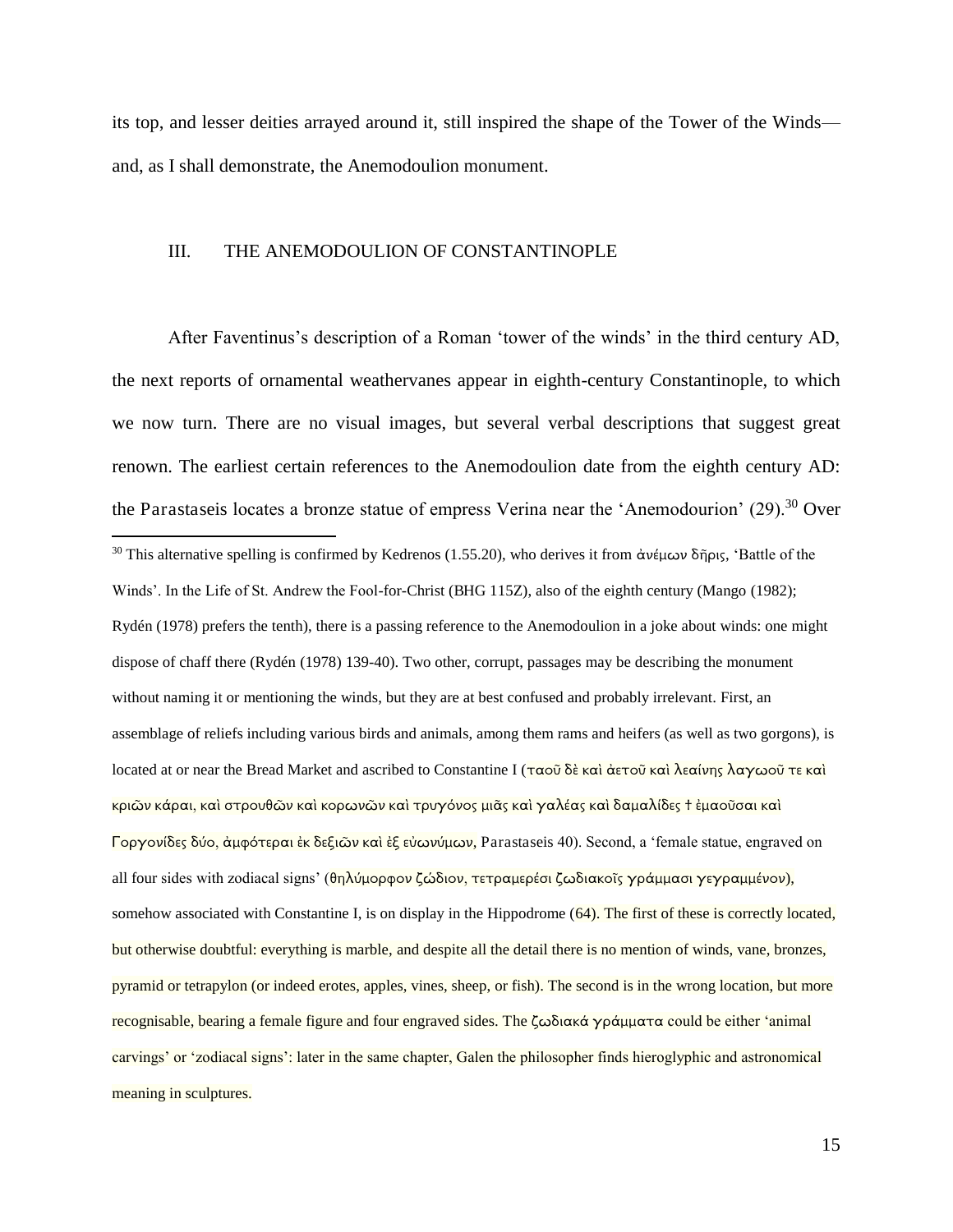time, the name Anemodoulion came to denote the whole edifice, previously known as the 'Bronze Tetrapylon'.<sup>31</sup> In the same way, the tower of Seville Cathedral is now called 'La Giralda' after its own bronze weathervane, the four-metre-high sculpture of Faith Victorious erected there in  $1568$ <sup>32</sup>

Our first detailed description of the Anemodoulion comes from the tenth-century poet Konstantinos of Rhodes: it is fifth (lines 178-201) in his "seven wonders" of the city.<sup>33</sup> The other six wonders seem selected as the loftiest of Constantinople's many monuments.<sup>34</sup> The lines giving concrete details of the decorations (187-201) describe it as:

πλευραῖς χαλκαῖς τέτρασι καθηρμοσμένον ζώοις τε πλαστοῖς πάντοθεν κεκασμένον βλαστοῖσι καρπῶν καὶ ῥοΐσκων ἐμπλέοις. γυμνοί τ‴Ερωτες ἐμπλακέντες ἀμπελοις 190 έστᾶσιν αὐτοῦ προσγελῶντες ἡμερως και τοΐς κάτωθεν έγγελῶντες υψόθεν· άλλοι τ"εποκλάζοντες έμπαλιν νέοι σάλπιγξι χαλκαΐς προσφυσῶσιν ἀνέμους,

 $31$  Χαλκοῦν Τετράπυλον: Berger (1988) 316-17, followed by Anderson (2011) 42.

<sup>&</sup>lt;sup>32</sup> The original vane, which including the pedestal is seven metres tall, remains on display outside the cathedral's

Puerta de San Cristobal. It bears a 'banner of Constantine' with a large semicircular pennant to catch the wind.

<sup>&</sup>lt;sup>33</sup> James (2012) is a recent edition, translation and commentary of Konstantinos of Rhodes. The short prose account

in Kedrenos (1.565.20) closely paraphrases these lines.

<sup>&</sup>lt;sup>34</sup> Constantine I's curia (with its bronze door from the Ephesian temple of Artemis and ten-metre bronze Athena),

Justinian's equestrian statue, and four monumental columns.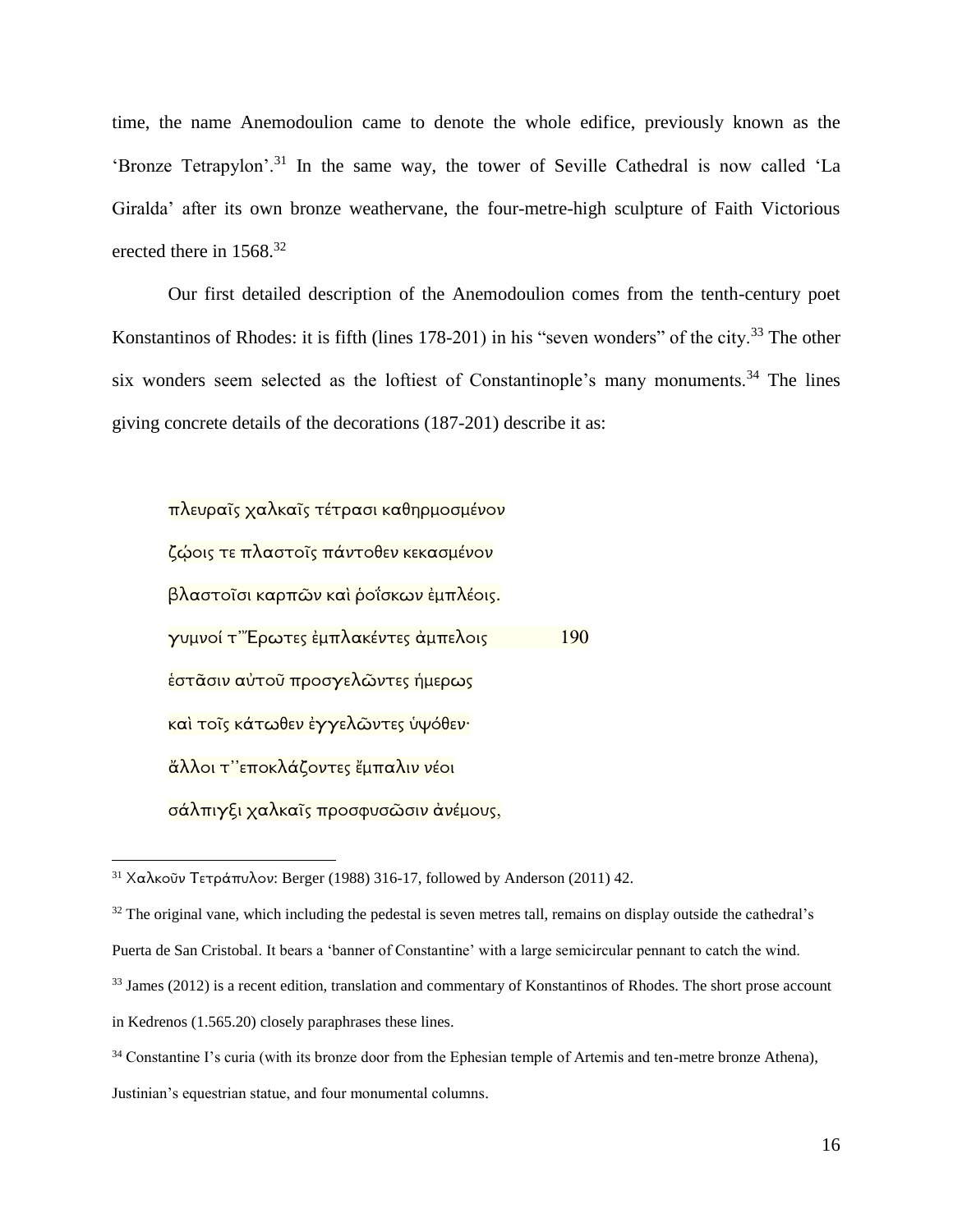| ζέφυρον ἄλλος, ἄλλος αὖ πάλιν νότον.    | 195        |
|-----------------------------------------|------------|
| Ἐφ'οὖπερ ὔψει χαλκοσύνθετον τέρας       |            |
| πτέρυξι χαλκαῖς προσφυσώμενον κύκλω     |            |
| πνοὰς λιγείας ζωγραφεῖ τῶν ανέμων,      |            |
| όσας ἀῆται προσφυσῶσιν εἰς πόλιν,       |            |
| βορᾶς νότος τε καὶ καλός <τ'>ἀπαρκτίας, | <b>200</b> |
| εὖρος θρασύς τε καὶ βαρὐπνοος λίβας.    |            |

| joined together with four bronze sides,       |     |
|-----------------------------------------------|-----|
| Adorned on all sides with carved creatures    |     |
| And tendrils full of fruits and pomegranates. |     |
| Naked erotes, entwined in the tendrils,       | 190 |
| Stand there smiling amiably                   |     |
| And making fun from above at those below;     |     |
| Other youths, meanwhile, kneeling down,       |     |
| Blow out the winds through bronze trumpets,   |     |
| One of them Zephyros, another in turn Notos.  | 195 |
| At the top, a bronze-fashioned marvel,        |     |
| Blown around in a circle by its bronze wings, |     |
| Indicates the shrill blowing of the winds,    |     |
| Whichever breeze blows into the city,         |     |
| Boreas, Notos, the lovely Aparktias,          | 200 |
| Vigorous Euros and hard-breathing Libas.      |     |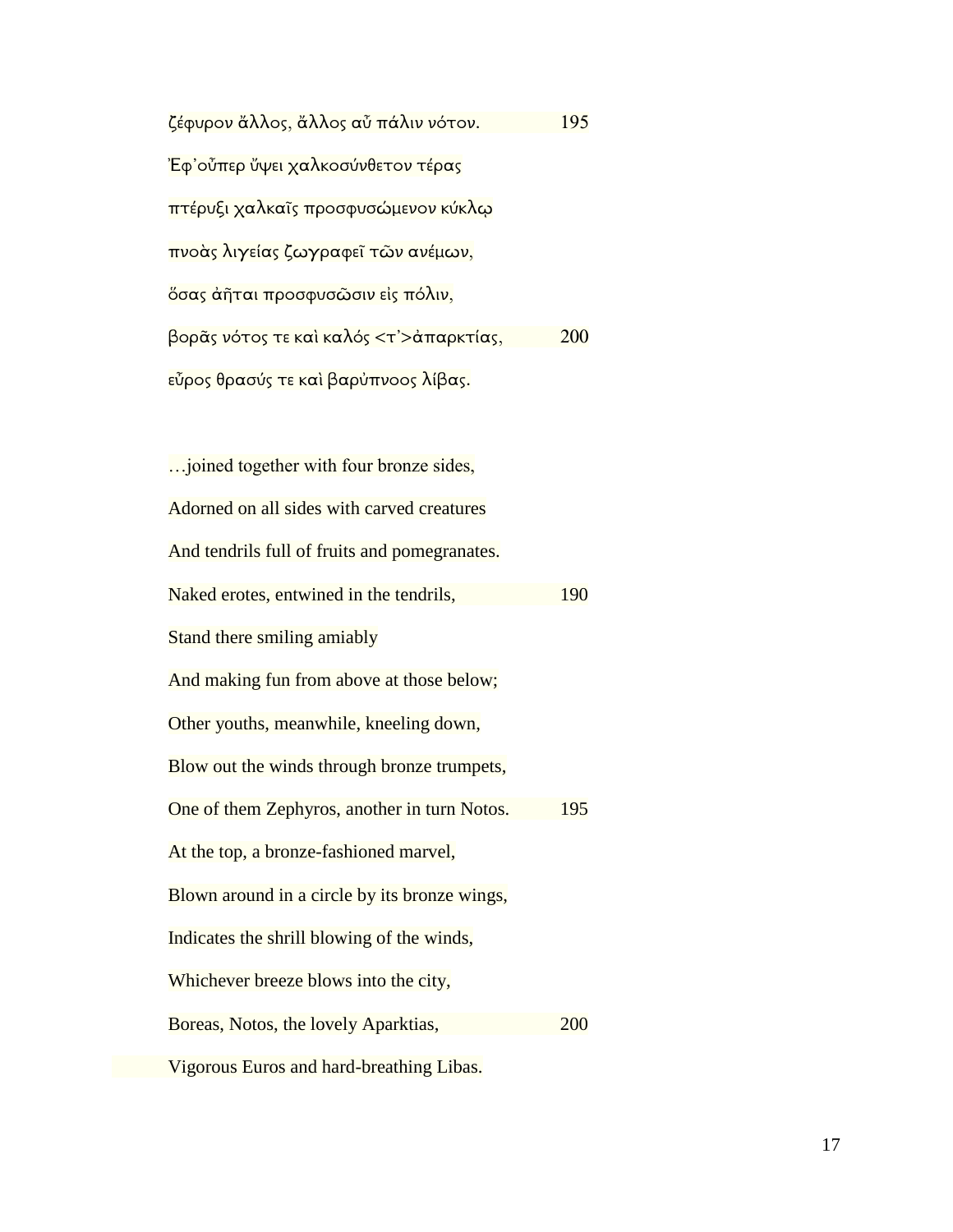It is not clear how many winds the Anemodoulion portrayed, though probably more than four; unfortunately the enduring competition between the eight-wind and twelve-wind compasses limits their value in dating.<sup>35</sup> The 'kneeling' winds, whatever their form, apparently resembled the figures surrounding the Pharos. The next account appears in the Patria of the tenth and eleventh centuries AD. The new description in the Patria, although transmitted in the same corpus as the earlier Parastaseis (114), seems entirely independent:

τό δε Ανεμοδοῦριν τὸ χαλκοῦν ἐστηλώθη παρὰ Ηλιοδώρου τοῦ δυσσεβοῦς ἐν τοῖς χρόνοις Λέοντος τοῦ Συρογενοῦς, καθώς εἰσιν ἐστηλωμένοι οἱ ιβ' ἄνεμοι. τὰ δὲ τέσσαρα χαλκουργεύματα τα μεγάλα ἤχθησαν από τοῦ Δυρραχίου· εἶχεν δε αὐτα γυνὴ εἰς προῖκα αὐτῆς ἀπὸ ναοῦ τινος∙ μετὰ πολλῆς δὲ ἐπιστήμης καὶ ἀστρονομίας τοῦτο ἐποίησεν.

<sup>&</sup>lt;sup>35</sup> Anderson (2011) believes that the winds were relief carvings, as on the Tower of the Winds, and numbered only two. However, Constantine of Rhodes (195-201) throws out six names: Zephyros, Notos, Boreas, (Notos again,) Aparktias, Euros and Libas. The Patria (114) says that there were twelve winds, which according to the 'Vatican Table' makes these W, S, NNE, (S,) N, SE, SW, though if Boreas is interpreted as NE, then we have six of eight (omitting E and NW). The eight- and twelve-wind roses were both in use throughout the imperial period: for a full review of the literary and archaeological evidence, see Davis (2009). A four-sided pyramid would most naturally support four or eight figures, and four is indeed possible: Ampelius reduces all the named winds to four, identifying Boreas with Aparctias (Ampel. 5: aquilo, boreas, aparctias idem a septentrione), and the twelfth-century visitor Al-Harawî seems to refer to the Anemodoulion as 'the Cupola of the Four Winds' (Meri 2004) 121).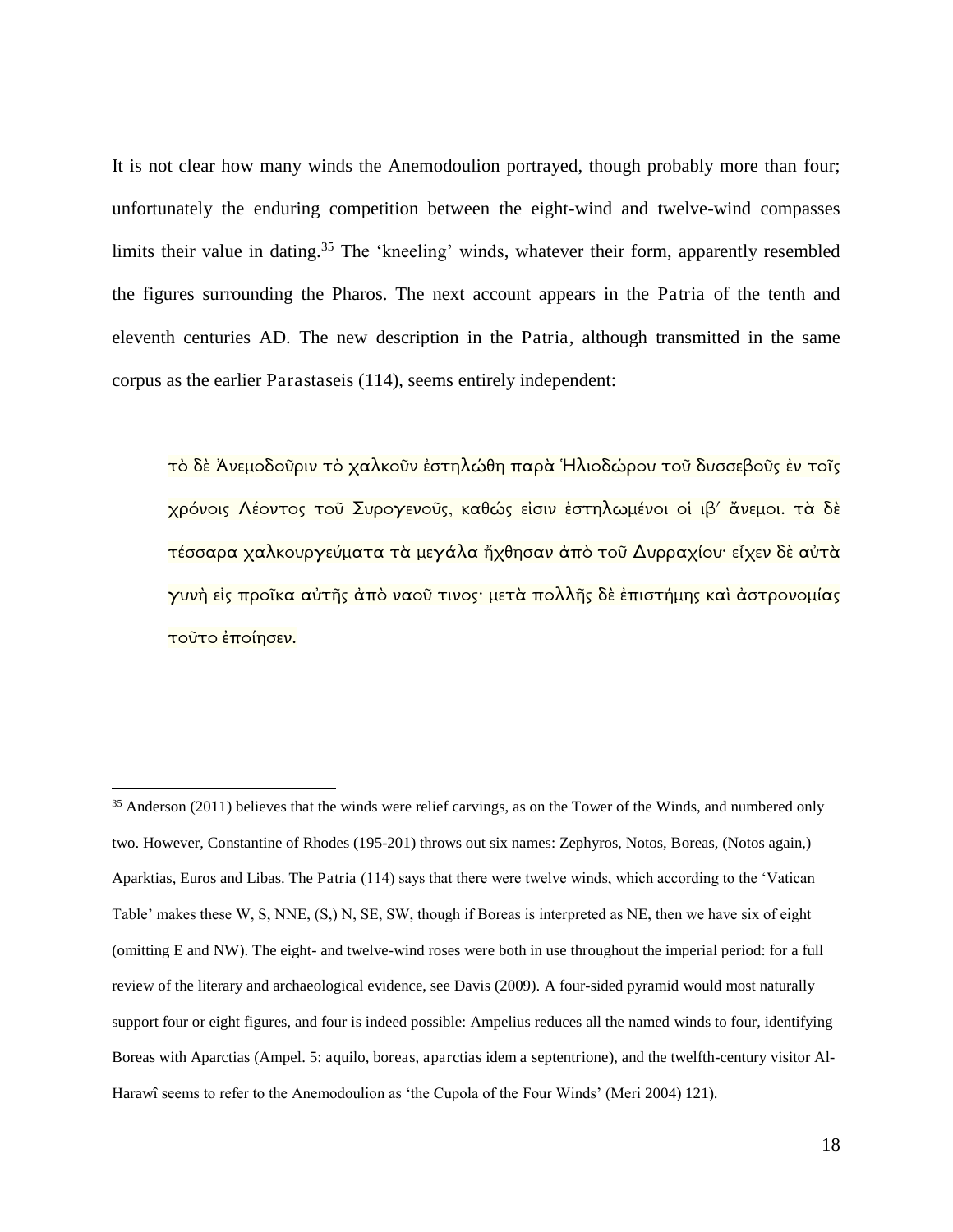The bronze Anemodouris [sic] was set up by the impious Heliodoros in the time of Leo III the Syrian, such that the twelve winds are portrayed on it. The four large bronzes were brought from Dyrrhachium. The woman herself occupied it as spoils from some temple. He made it with great scientific and astronomical skill.

This passage—which gets the name of the monument wrong—is our sole evidence that its bronze decorations were taken from Dyrrhachium, and that it was created under Leo III (by contrast, the Parastaseis says Constantine I and Konstantinos says Theodosios I). The emphasis on the nefarious skill of the architect should cast both of these claims into doubt, because a wicked sorcerer called Heliodoros is prominent in the hagiography of another eighth-century Leo (AD 709-789), who was bishop of Catania. This Sicilian Heliodoros, in turn, was created by an iconodoule author of the ninth century as a caricature of John VII the Grammarian (Patriarch AD 837-843), who postdated Leo III.<sup>36</sup> The Patria seems (understandably) to confuse Leo III with his Sicilian namesake and near-contemporary whose nemesis was a sorcerer called Heliodoros. It thus names the architect as an impious and learned 'Heliodoros' who is almost certainly fictional, while also disagreeing with the more reliable Konstantinos about the date of construction. It is quite plausible that the bronzes came from Dyrrhachium, a major Hellenic port in the third century  $BC<sub>1</sub><sup>37</sup>$  but the dating to Leo III in the eighth century is at best uncertain.

 $36$  Thus Alexakis (2011).

<sup>37</sup> Epidamnos/Dyrrhachium prospered as the connection between Italian sea-traffic and Eastern Europe, even before the construction of the Via Egnatia in the late 140s BC. Like the future Constantinople (as well as both Alexandria and Tarentum, which was only eclipsed after the Romans conquered it and extended the Via Appia to Brundisium in 264 BC), Dyrrhachium was a major Hellenic city and hence a plausible location for a monumental weathervane.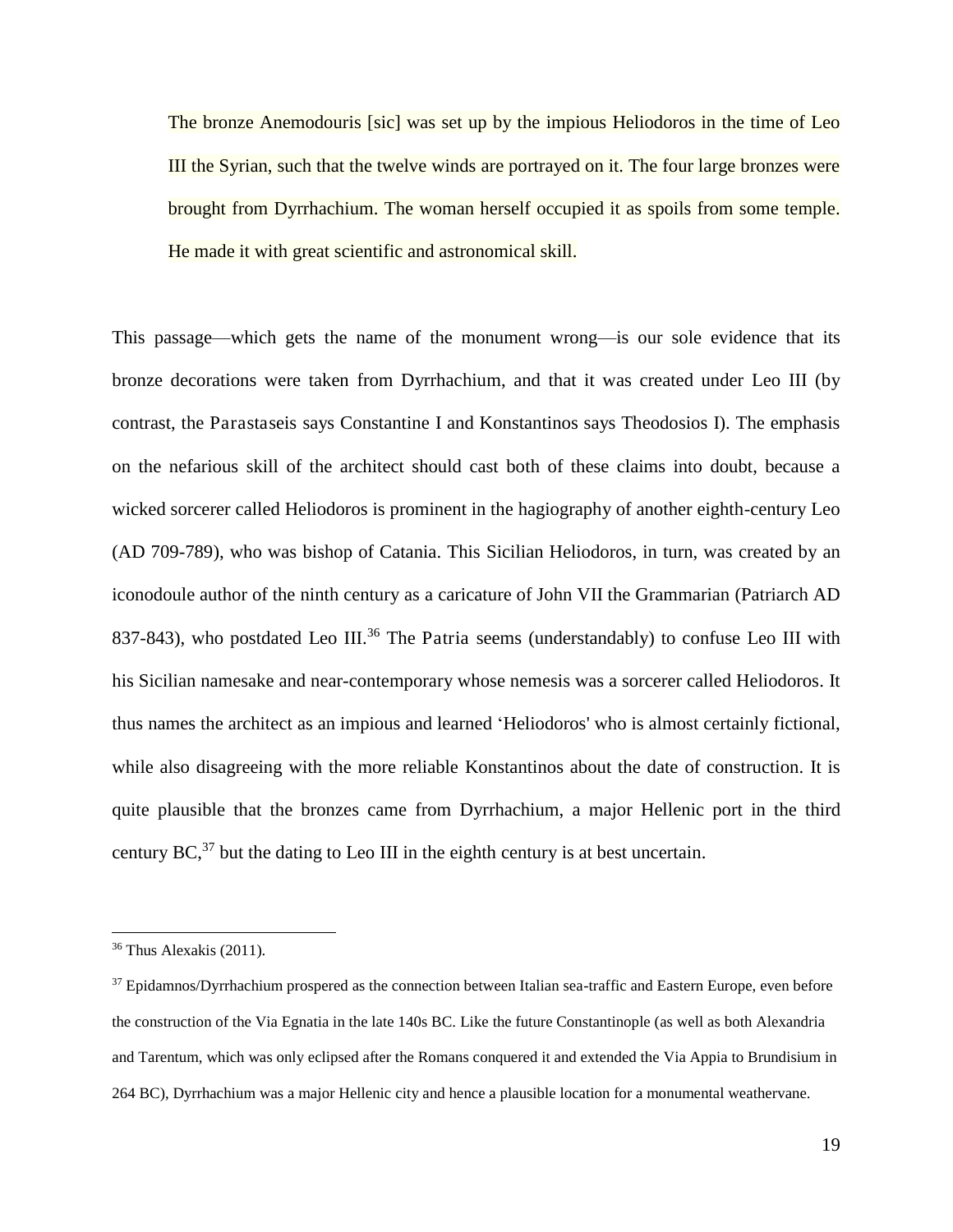Our final notices of the Anemodoulion postdate its destruction in the sack of Constantinople in 1204. Niketas Khoniates names it twice, first only briefly (Annals 333):

Άλλὰ καὶ ἐπὶ κίονος κατὰ τὸ χαλκοῦν μετέωρον τετράπλευρον, ἐν ῷ γυμνοὶ περιβλημάτων μηλοβολοῦσιν ἀλλήλους "Ερωτες, ὃ Ἀνεμοδούλιον κέκληται, ἑαυτὸν άναστήσειν ἐμελέτα χαλκοῦν

And on a column near the lofty four-sided bronze monument on which unclothed erotes throw apples at one another, which was called the Anemodoulion, he [Andronikos I] intended to set up a bronze of himself.

In the second and more lavish description, Niketas eulogizes it among the major bronze sculptures that the invaders tore down, cut up and melted (De Signis 648):

τὸ δὲ τετράπλευρον χαλκοῦν μηχάνημα μετέωρον ἀναβαῖνον καὶ μικροῦ τοῖς τῶν κιόνων μείζοσιν ἐς ὕψος ἀνθαμιλλώμενον, ὅσοι πολλαχῆ τῆς πόλεως ἀνεστήκασι, τίς οὐκ ἂν ὀφθαλμὸν ἐκείνω ἐπιβαλὼν τῆς ποικιλίας ἐθαύμασεν; ἅπας μουσικὸς ὄρνις τὰ ἐαρινὰ μελωδῶν ἐκεῖ ἐντετύπωτο· γεηπόνων ἔργα καὶ αὐλοὶ καὶ γαυλοὶ καὶ προβάτων βληχήματα καὶ ἀρνῶν σκιρτήματα ἐξεικόνιστο· ὑφήπλωτο καὶ θαλάττιον πέλαγος καὶ νεπόδων ἀγέλαι καθωρῶντο, οἱ μὲν ζωγρούμενοι, οἱ δὲ τὰ δίκτυα τυραννοῦντες καὶ κατὰ βυθοῦ πάλιν ἀνέτως φερόμενοι· οἱ δ᾽ Ἔρωτες σύνδυο καὶ σύντρεις ἀλλήλοις ἀνθοπλιζόμενοι, γυμνοὶ περιβλημάτων, ἐβάλλοντο μήλοις καὶ ἔβαλλον, γλυκεῖ περιβρασσόμενοι γέλωτι. τοῦ δὲ τοιούτου τετραπλεύρου ἐς όξὺ σχῆμα κατὰ πυραμίδα τελευτῶντος ἀπηώρητο ἄνωθεν γυναικόμορφον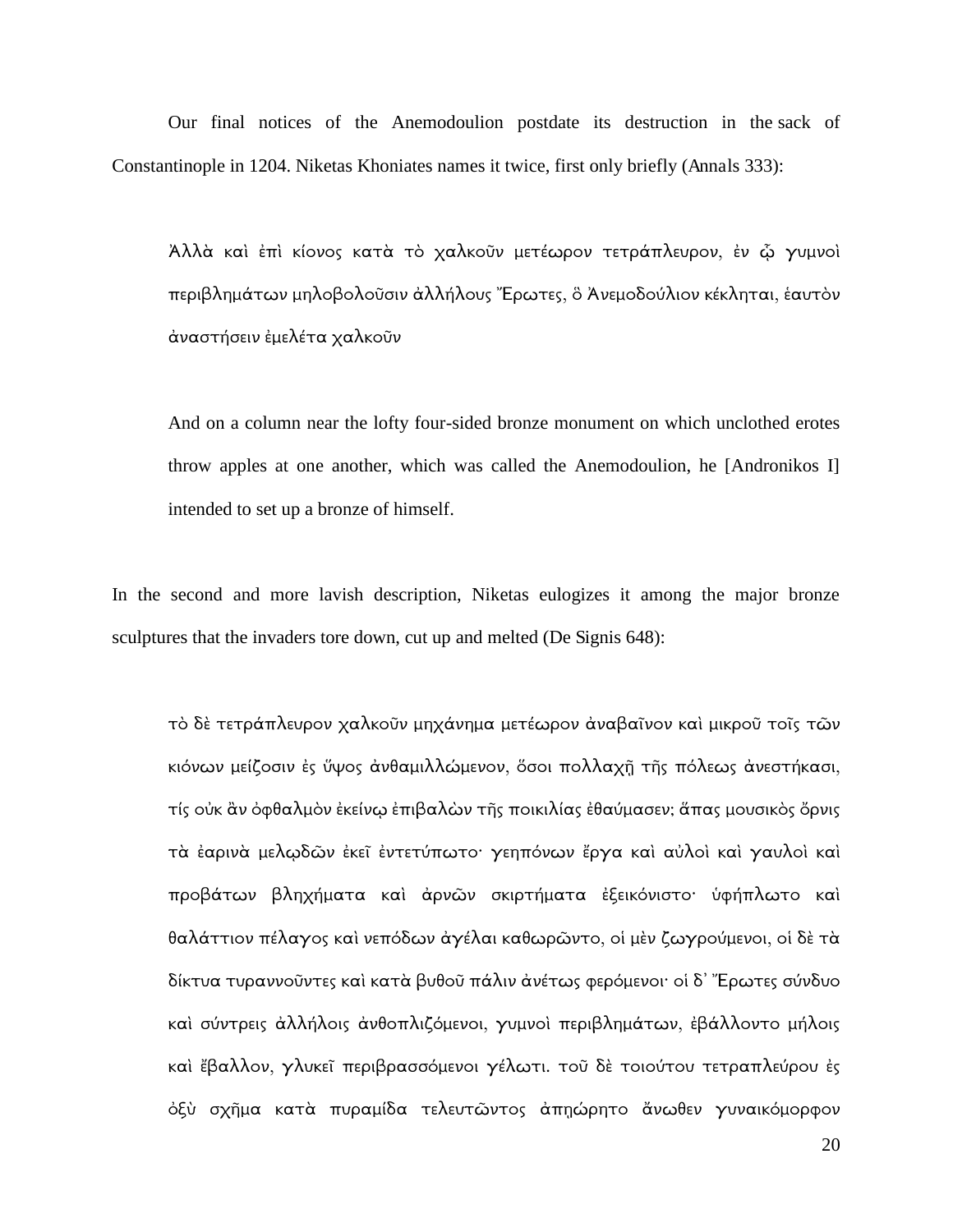εἴκασμα καὶ ταῖς πρώταις τῶν ἀνέμων κινήσεσι περισοβούμενον· ὁπόθεν καὶ Άνεμοδούλιον έπεκέκλητο.

Now, the four-sided bronze device, mounting up aloft and almost equal in height with the tallest columns which have been set up in many parts of the city: who, laying eyes on this, did not marvel at its ornamentation? Every musical bird, giving its springtime song, was carved there; the works of husbandmen—pipes, pails, sheep bleating, lambs skipping—were fully rendered. The ocean waves were outspread and shoals of fish were on display, some being caught, others mastering the fishing-nets and swimming freely again in the deep. The erotes in twos and threes, arming themselves against one another but unclothed, threw apples and were hit by them, convulsed with delightful laughter. Suspended above this four-sided monument, which terminated in a point like a pyramid, was a female likeness which revolved around at the first breath of the winds; for this reason it was called the Anemodoulion.

The monument was clearly a surpassing work of craftsmanship, primarily praised for its reliefs with their rich scope for ecphrasis and only incidentally for its vane. Niketas seems to describe four thematically unified scenes on the sides of the pyramid: songbirds, shepherding, fishing and apple-picking. (The amount of detail raises the interesting question of how, and how well, these panels could be seen.)<sup>38</sup> These probably represent the four seasons with a cardinal wind presiding over each, since wind direction was thought to herald the progress of the weather: as discussed

<sup>&</sup>lt;sup>38</sup> On the classical practice of richly adorning even very elevated surfaces, and the aesthetic values behind it, see De Angelis (2014).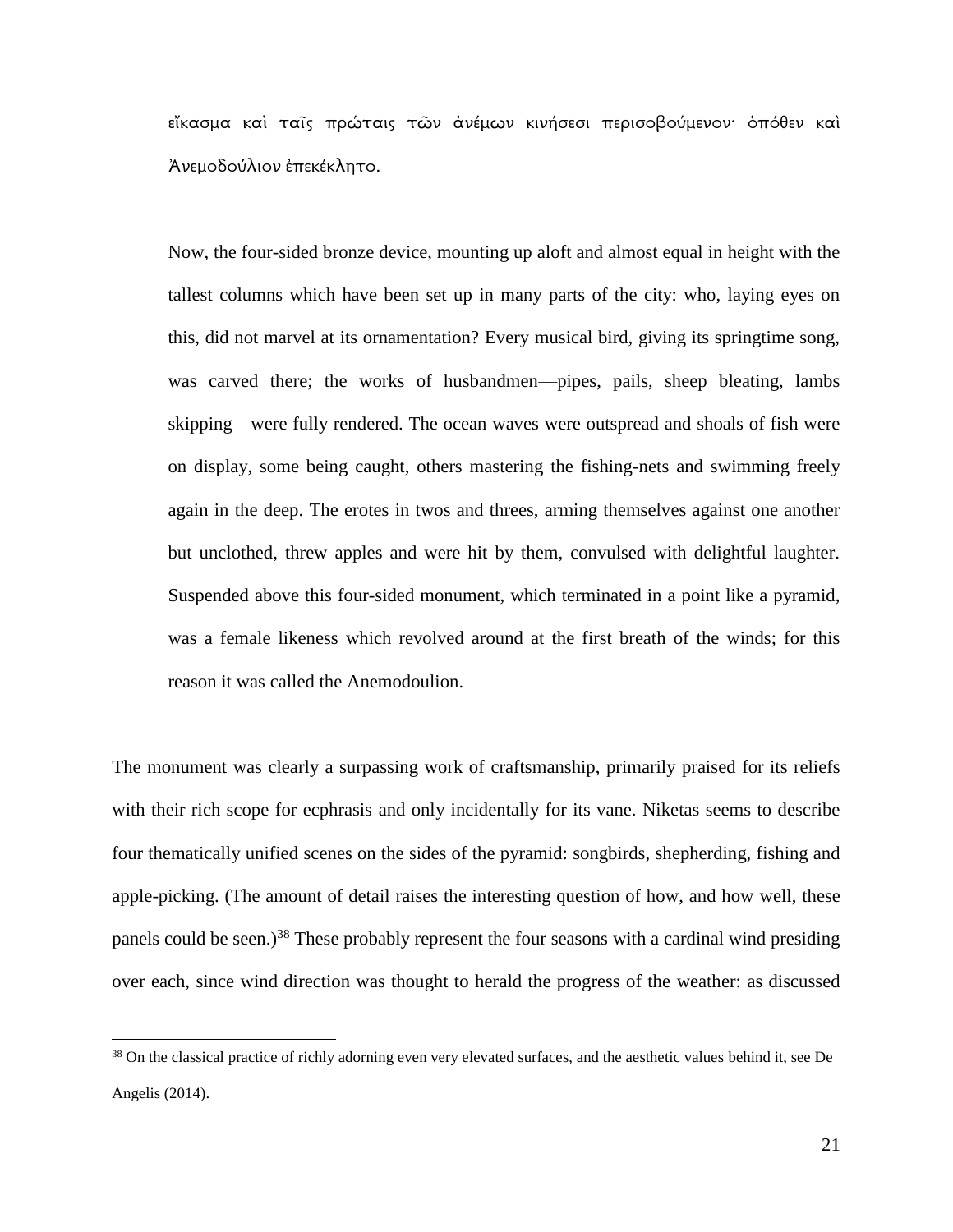above, the Andronikos who built the Tower of the Winds was an astronomer and probably intended the vane as part of an astrometeorological assembly, together with the armillary sphere and sundials.<sup>39</sup> Niketas mentions the vane, both to explain the name and because it added to the monument's beauty. His omission of the images of the winds suggests not that they had disappeared, but that they seemed mundane and functional: his concern is the beauty of the monument.

#### IV. MOTIFS AND SYMBOLISM

 $\overline{a}$ 

All of these sources represent the vanes as nameless type-figures, though this is almost certainly not what their sculptors intended. (I have proposed that the sole exception is the Zeus Soter on the Pharos that the sources, conversely, do not identify as a vane.) Seeing figural pointers as generic may seem natural today, after metal weathervanes have been

<sup>39</sup> Pliny's complex wind-calendar (HN 2.122-5, largely based on Aristotle's Meteorology; see also 18.119-30) places Favonius/Zephyros in spring, Subsolanus/Euros in summer, Auster/Notos in autumn and Aquilo/Boreas in winter, i.e. WESN. According to Ptolemy, Tetrabiblos 1.10, the seasonal cycle is Euros (dry), Notos (hot), Zephyros (wet), Boreas (cold), i.e. ESWN in clockwise order. The sequence of the pyramidal friezes is unknown, but seems to represent spring (songbirds), summer (milking season), autumn (vintage and harvest) and winter (rain). Pliny and Ptolemy's only agreement is that the North wind represents winter, but the variation is unsurprising, since wind direction does not actually change sequentially through the year nor closely correspond with the weather. The Tower of the Winds displayed the time of day and the motion of the planets, and the direction of the wind may have been consulted in the use of a parapegmaon these tables as instruments of astrometeorology (studying the regular movements of heavenly bodies to predict the weather), see Lehoux (2007). Winds were not indicated on parapegmata, but textual sources frequently associate particular winds with the seasons: see Lehoux's 'Astrometeorological Index'.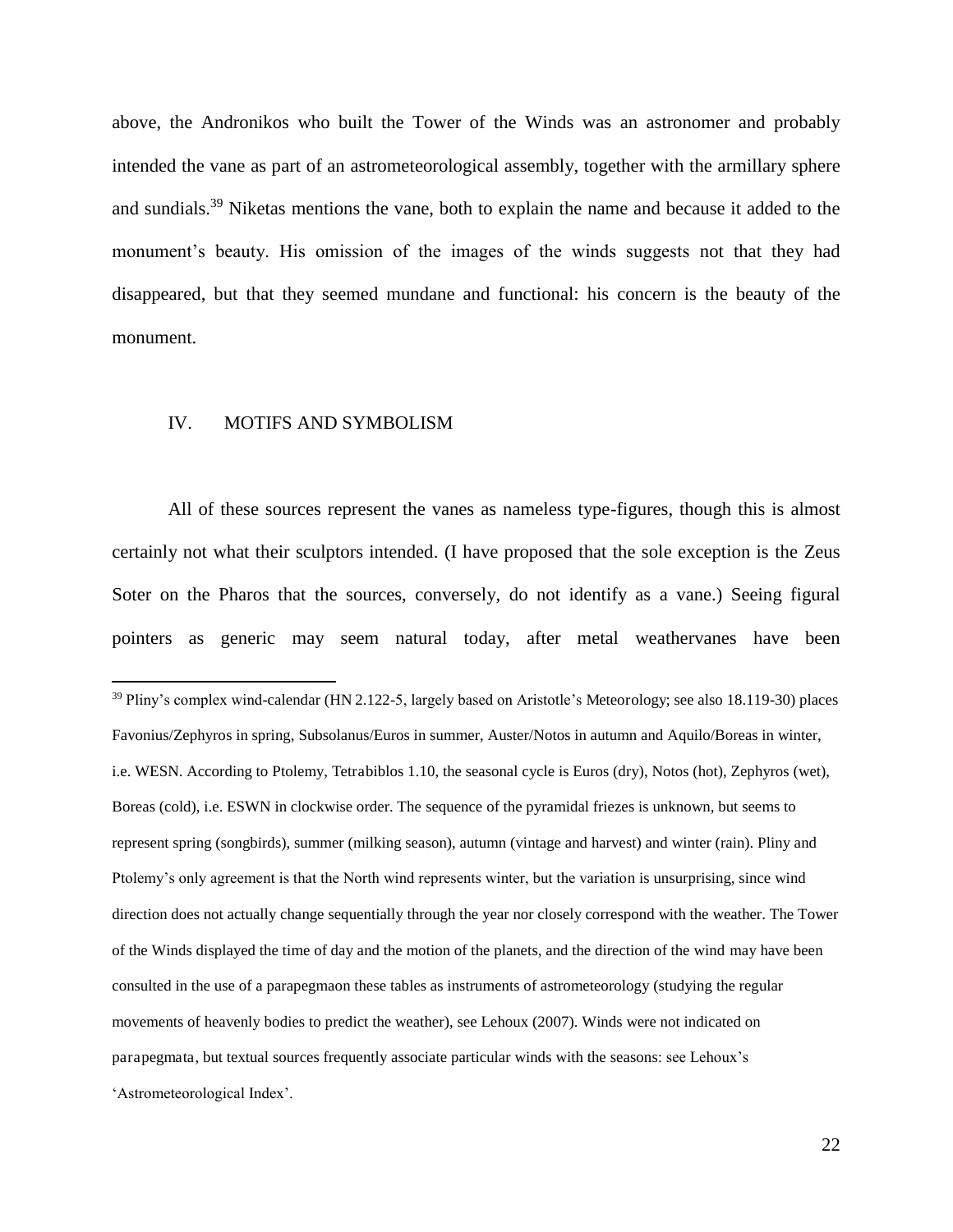conventionalized as flags, roosters and so on (just as a modern clock's hands are usually nonfigural, or at best arrow-shaped). Yet these long-lost bronze weathervanes were landmarks in the history of art, as well as in the history of science. Remembering that each was a highly visible sculpture, crowning a highly ornamented monument, we might well expect them to represent specific individuals. This was customary for the elaborate monumental clocks of late antiquity, which marked time with automata as well as sound-making instruments and whose pointers bore figural designs.<sup>40</sup> The clock described in sixth-century Gaza by Procopius in his Ecphrasis of the Horologium featured twelve doors, which opened in hourly sequence to reveal Hercules dressed for one of the Labours. But they only did so when a moving statue of Helios pointed at them.<sup>41</sup> The position of the Sun marked the passage of time, allegorically combining the iconography of myth with observed reality. Figural motifs sharply distinguish monumental clocks and vanes from more commonplace instruments, being rare and inconsistent on sundials, and absent from wind roses.

Given these circumstances, it is worth asking why the rotating statues of Athens and Constantinople took the forms they did. The presence of Zeus on the Pharos is very logical, but why would the winds be accompanied by a triton or a winged woman? In each case, clues exist, but they lay hidden even from our ancient witnesses, who were not concerned with iconographic details. For example, Varro and Vitruvius merely state that images of winds adorned the Tower of the Winds, whereas we know from the surviving reliefs that they were given individual named portraits and distinctive attributes. We must look not only at our textual sources, but through them, since they convey only the impressions of later viewers and not the designs of the creators.

<sup>40</sup> Fragaki (2012).

 $41$  Diels (1917) provides a detailed discussion of the text with reconstructive drawings.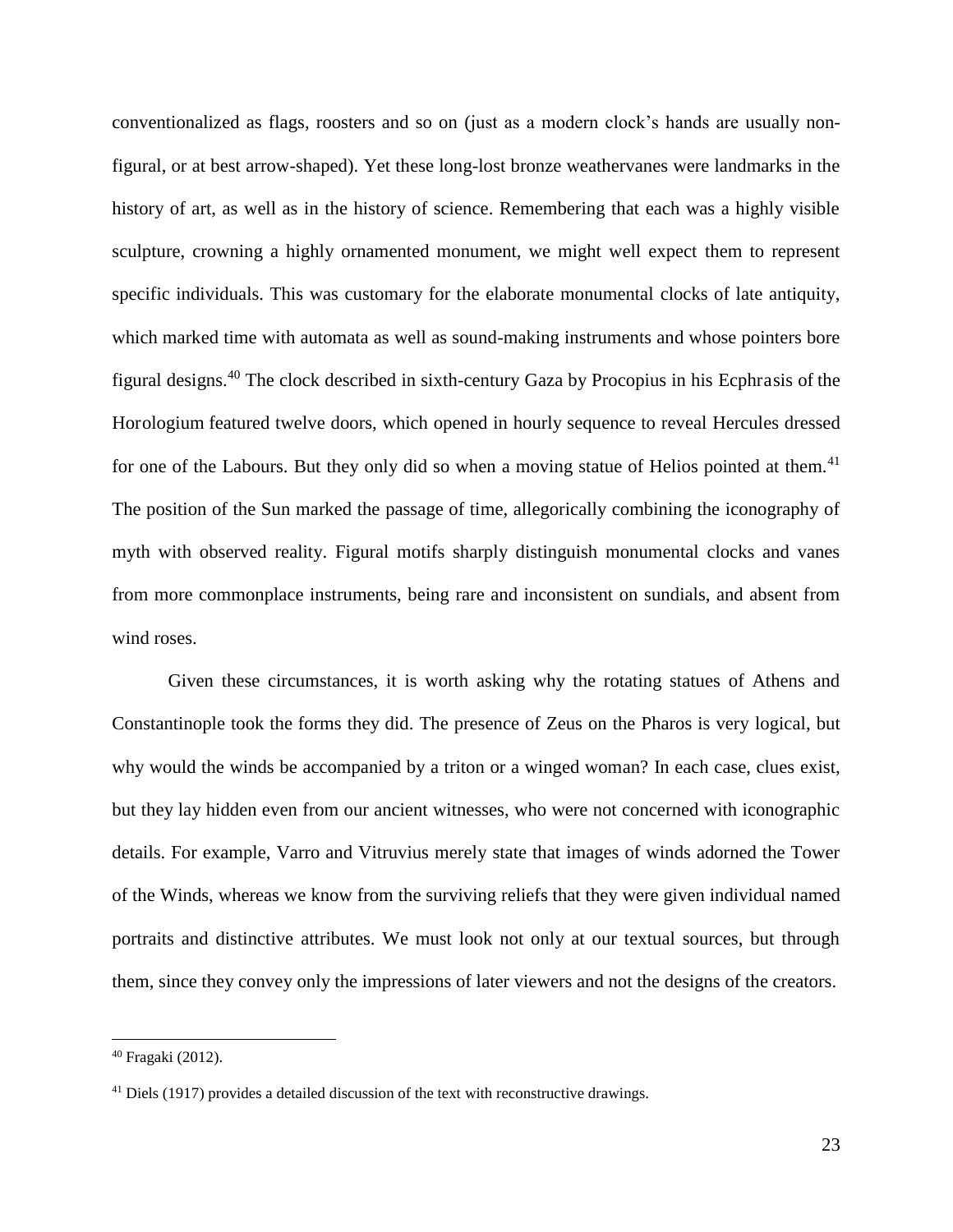I suggest that the weathervane of the Tower of the Winds represented a meteorological deity, in keeping with its other figural motifs. It was built before the first century BC but attributed—at least in its later form—to Andronikos of Kyrrhos, and was much more sophisticated as a scientific apparatus and architectural specimen than as a sculptural monument. It originally bore a weathervane, sundials, and a water-clock (Varro calls it a horologium) that probably gave astronomical information.<sup>42</sup> Around the top of the surviving building are the eight cardinal winds, relief carvings of male figures, of indifferent quality. Their presence in the composition is easily understood. However, the lost central vane is described by Vitruvius as 'a bronze triton holding out a rod in his right hand'.<sup>43</sup> Scholars from Faventinus to the present day have repeated this assertion, apparently accepting the presence of a mer-man as an allusion to the seafarers trading nearby, and incurious as to why he would extend a rod instead of his customary conch; only von Freeden has attempted an explanation.<sup>44</sup> Vitruvius may have expected to see a triton because mechanical tritons were employed in their conventional role as trumpeters.<sup>45</sup> (I suggest that the vane actually represented Aiolos, keeper of the winds, who was regularly

 $\overline{a}$ 

<sup>44</sup> Robinson (1949) 297 argues that the Tower of the Winds primarily benefited traders in the Roman Agora. According to von Freeden (1983) 78 & n. 47, the vane is a Triton holding a radius, embodying the role of astronomy in the natural world. Although two known sundials bore images interpreted as Tritons (a sundial from Sparta has relief tritons on its base (Schaldach (2006) no. 33); another sundial, now lost but inventoried in the ball-court on Delos in 155 BC, supported a small bronze triton: ID 1417AI 140), these are not among the five sundials accompanied by wind roses (Gibbs (1976) nos. 4002G, 4008G, 4010, 4009), none of which are ornamented.) 45 cf. Hero of Alexandria, Pneumatika 2.35, edited in Schmidt (1899), and Suet. Claud. 21.

 $42$  On the Tower of the Winds and its date of construction, see von Freeden (1983), Kienast (2014). On its waterclock, see Noble and de Solla Price (1968).

<sup>&</sup>lt;sup>43</sup> insuper tritonem aereum conlocavit dextra manu virgam porrigentem (Vitruv. 1.6.4; cf. Varr. RR 3.5.17).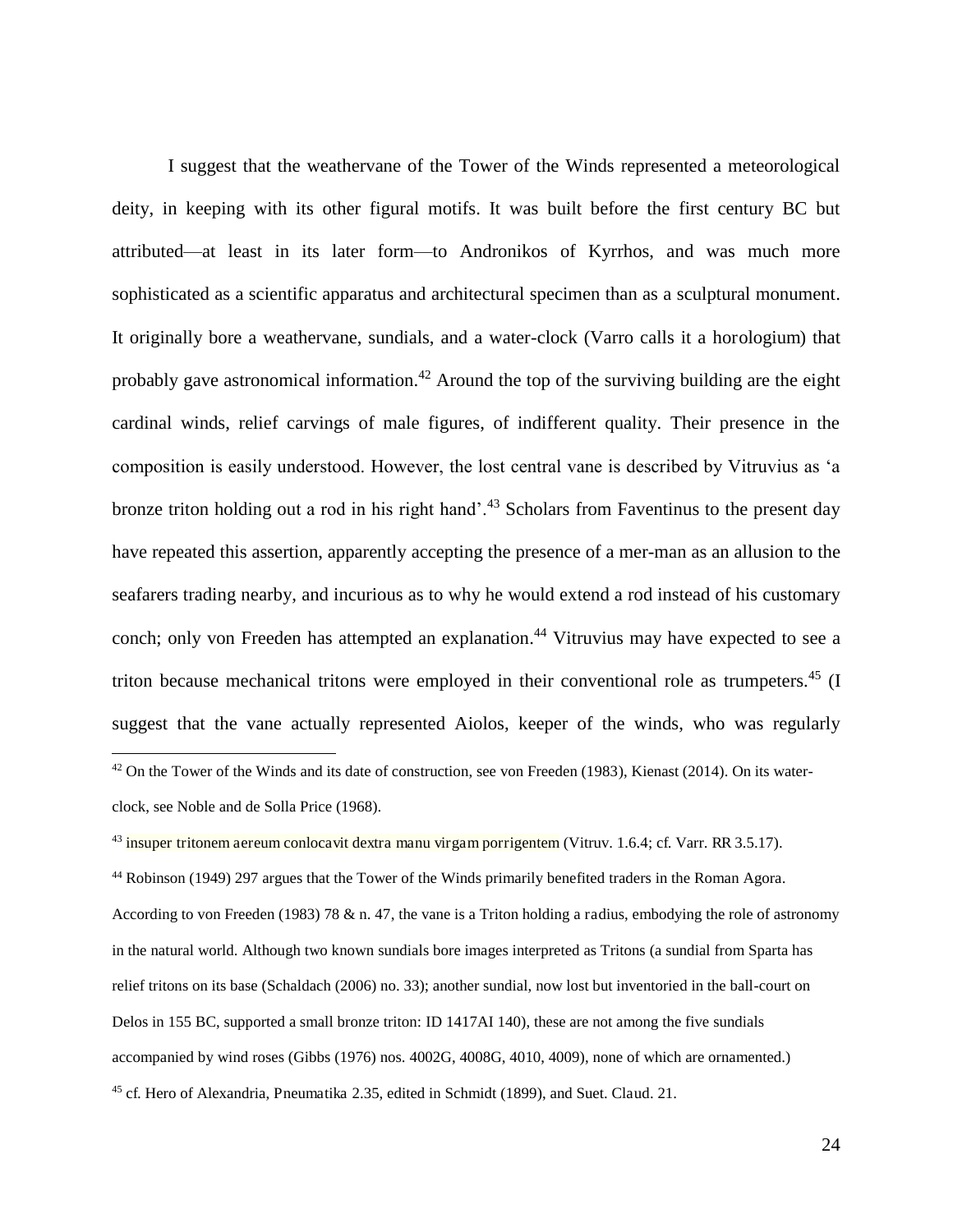identified in antiquity with Poseidon's son of the same name, and consequently imagined as a fish-tailed marine deity.<sup>46</sup> Identifying the vane as the mythical governor of the winds, who indeed (according to Odyssey 10) has them in his gift, would support Kienast's persuasive argument that the whole monument emblematized cosmic order.<sup>47</sup> Aiolos would naturally rule the winds with a symbol of his power, either a magic wand like Circe's or more likely, since he is regularly imagined as a king, a royal sceptre.<sup>48</sup> Since vanes point towards the wind, he is playfully portrayed as commanding (while really obeying) his subjects, just as ancient mechanical automata purported to act for themselves while really being acted upon.

The Anemodoulion vane is even more in need of identification, as our sources give it no name at all. We have seen that it stood at the apex of a pyramid, clad in antique bronze reliefs, which rested on a tetrapylon.<sup>49</sup> Two sources unambiguously call it a statue of a woman;<sup>50</sup> Konstantinos adds another detail by dubbing it 'a bronze-composed marvel / blown about in a

<sup>46</sup> See LIMC 1.1 s.v. Aiolos.

 $47$  Kienast (2014). He argues that the large device inside the tower was an armillary sphere, and presents evidence

<sup>(</sup>fig. 140) that its domed ceiling was an ouraniskos, painted vivid blue and decorated with gold stars.

 $^{48}$  κεῖνον γὰρ ταμίην ἀνέμων ποίησε Κρονίων, / ἠμὲν παυέμεναι ἠδ'ὀρνύμεν, ὅν κ' ἐθέλησι (Hom. Od. 10.21-2); celsa sedet Aeolus arce / sceptra tenens (Aen. 1.55-6), sceptra (78), se iactet in aula / Aeolus et clauso ventorum carcere regnet (140-1); ille Noto Zephyroque et Sithonio Aquiloni / imperat et pinnis, Eure proterve, tuis. / imperat heu! ventis, tumidae non imperat irae, / possidet et vitiis regna minora suis (Ov. Her. 9.11-16). The fact that a type of spinning steam-engine was called the Aeoli pila or 'ball of Aiolos' (Vitruv. 1.6.2; Hero of Alexandria describes the toy in much greater detail: Pneumatika 2.11 Schmidt) also implies a conceptual link between Aiolos and airdriven devices. Vitruvius discusses the steam-engine in the context of winds and does not distinguish steam from air. <sup>49</sup> The 'pyramid' should perhaps be called a spire, being a distant forerunner of the church weathervanes that are usually installed upon pyramidal rooftops.

 $50 \theta n \lambda$ ύμορφον ζώδιον (Parastaseis 64), γυναικόμορφον εἴκασμα (Khoniates, De Signis 648).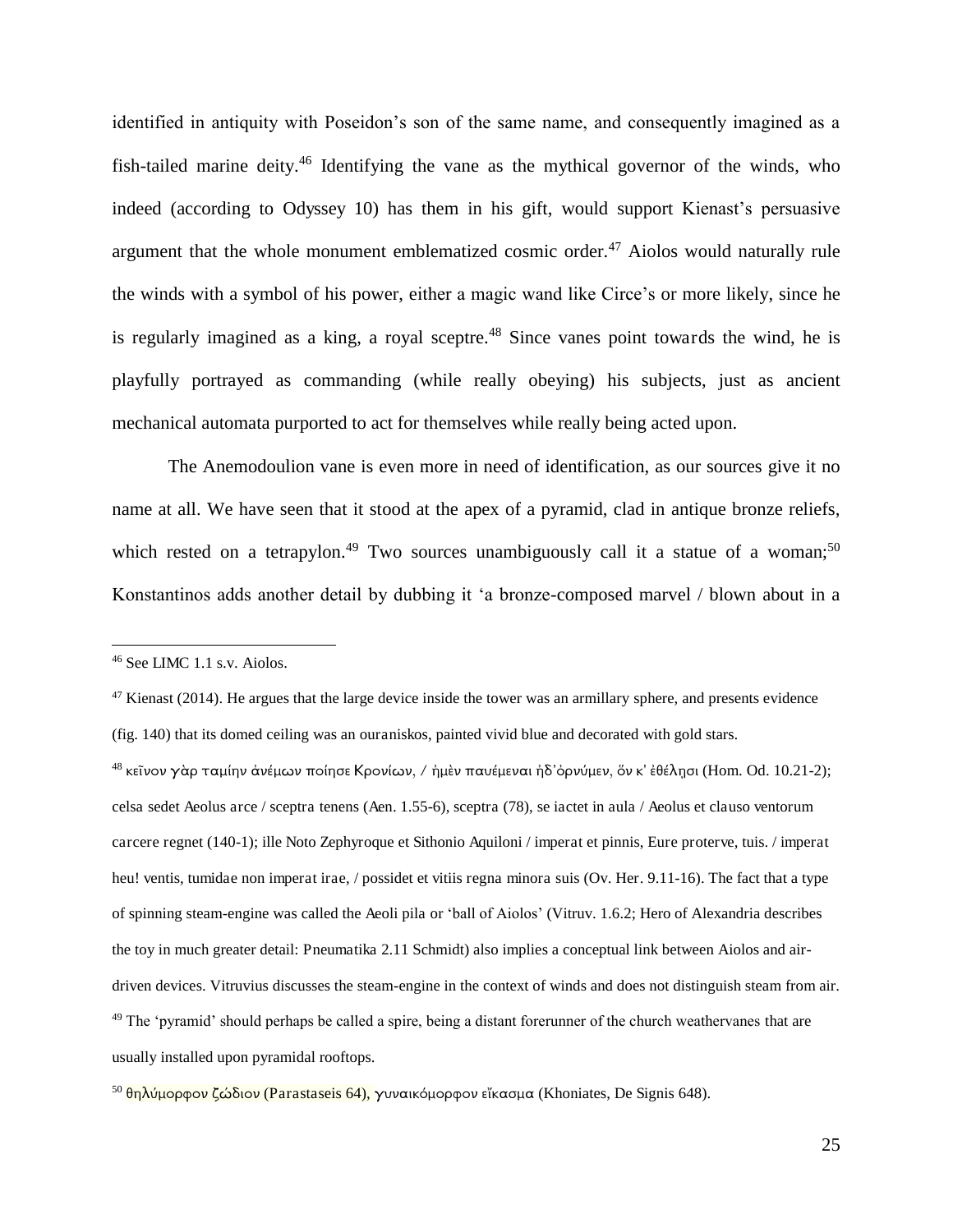circle by its bronze wings'.<sup>51</sup> I suggest that we identify this winged woman as Iris, who directs the actions of wind-gods in Homer and Apollonius.<sup>52</sup> Artists usually depict Iris as a winged female holding a herald's staff or kerykeion;<sup>53</sup> like Aiolos' sceptre, this would serve well as a pointer. Furthermore, the tradition that Iris was mother by Zephyrus to one or more erotes would link her thematically with the apple-throwing erotes on the reliefs.<sup>54</sup> More generally, there are many visual and literary parallels for the collocation of conventional fecundity symbols, wholesome 'ripening' winds, and personifications of desire.<sup>55</sup> The whole sculptural assembly is

<sup>53</sup> LIMC 5.1 s.v. Iris I.

 $\overline{a}$ 

<sup>54</sup> Alkaios fr. 327 Voigt = Plut. Amat. 20; Nonnos, Dion. 31.110-13, 47.341-2; Eustath. ad Hom. p.391, 555. <sup>55</sup> See Hymn. Hom. 5.1-6, 6.1-5 (Zephyros escorts Aphrodite). The traditions of the rape of Oreithyia, winds impregnating horses (Il. 20.223-4, cf. 16.149-51; Verg. G. 3.271-9), and wind-eggs (Ar. GA 750b) directly link fertility with breezes. Cf. nutriant fetus et aquae salubres / et Iovis aurae (Hor. Carm. saec. 31-32), Plin. HN 18.333-6. For a wealth of evidence for the ancient belief that seasonable winds promoted growth, see McCartney (1930). Lucretius' encomium of Venus (1.1-20) links the happy fecundity of beasts, fish and birds with 'the breeze of the fertilizing Zephyr' (genitabilis aura favoni, 11). The female figure (Tellus or a similar goddess) on the east frieze of the Ara Pacis bears grapes, pomegranates and a pair of erotes, one of them holding an apple, while an ox and a sheep recline beneath her and lush plants grow behind her. Eros was commonly depicted picking fruit (LIMC 3.1 s.v. Eros; for another scene of naked erotes picking and throwing apples, see Philostr. Imag. 1.6; on apple symbolism, see Littlewood (1968) 154-7). On either side are two velificantes riding a swan and a dragon, personifying the gentle Breezes (Aurae) of land and sea (on this monument's iconography, see Castriota (1995);

<sup>&</sup>lt;sup>51</sup> χαλκοσύνθετον τέρας / πτέρυξι χαλκαΐς προσφυσώμενον κύκλω (196-7). James (2012) too literally translates  $\tau \notin \rho \circ \tau$  as 'monstrous creature', then concludes that this contradicts Khoniates' description.

<sup>52</sup> Il. 23.194-221 (Boreas and Zephyros), Ap. Rhod. Argon. 2.283-300 (Zetes and Kalais). Iris also literally steers the winds, in their equine form, for Zeus at Quintus Smyrnaeus 12.189-95. On the iconography of Iris, see Kossatz-Deissmann (1990).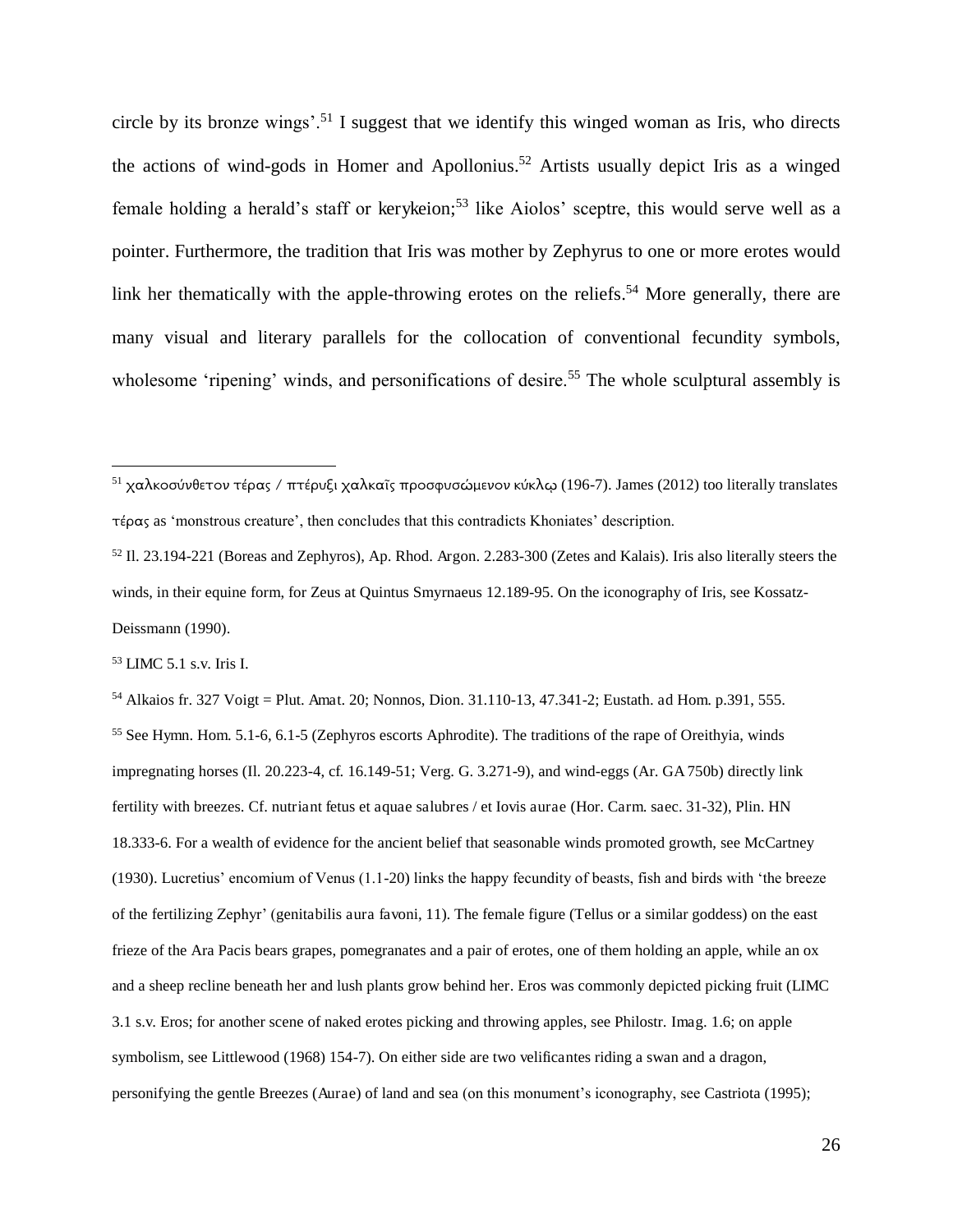therefore likely to be a unified design, transposed intact from some earlier monument at Dyrrhachium.

Anthropomorphic weathervanes held enormous potential interest for Hellenistic intellectuals and their Roman successors, not only as scientific instruments like the sundials that appeared in that period,<sup>56</sup> but also as statues 'given life' by the wind. The animation of statues had multiple resonances: early myths ascribed golden and bronze automata (both humanoid and otherwise) to the supernatural art of Hephaistos and Daidalos,<sup>57</sup> while dreams and miraculous anecdotes empowered cult statues to speak, act and function like living beings.<sup>58</sup> The conceit that artistry, including the verbal artistry of ecphrasis, brings figural art 'to life' preoccupied ancient art criticism in general and gathered considerable momentum in the Hellenistic period, especially in ecphrastic epigram.<sup>59</sup> For these reasons it seems likely that the weathervanes of antiquity were born not from necessity alone, but from the same desire for ingenious installations that produced Ktesibios' musical statue of Arsinoe, or indeed the 'Horologium' of Augustus, a vast sundial created at Alexandria before Augustus transferred it to Rome.<sup>60</sup> As a fusion of scientific

Sauron (2000). On its Aurae (cf. duaeque Aurae velificantes sua veste, Plin. HN 36.29), see Rizzo (1939) 141-68; Simon (1967) 27; LIMC 3.1 s.v. Aurai).

 $\overline{a}$ 

<sup>58</sup> On animated statues in the ancient imagination, see Pugliara (2003); Hersey (2009); Bussels (2012).

<sup>59</sup> On the motif of animation in discourses of naturalism, see e.g. Schnapp (1994); Spivey (1995); Gutzwiller (2002); Squire (2010).

<sup>56</sup> Gibbs (1976) 5-8.

<sup>57</sup> Hephaistos: Hom. Il. 18.369-79; Daidalos: Ar. De an. 1.3.406b.

 $60$  Alföldy (2011) made this identification, noting that the inscriptions are in Greek, and also indicate when the Etesian winds cease: important for the harbour city of Alexandria, but not for Rome. For recent work on the 'Horologium', see Haselberger (2014). On the wider influence of Alexandrian culture on Rome, see Takács (1995).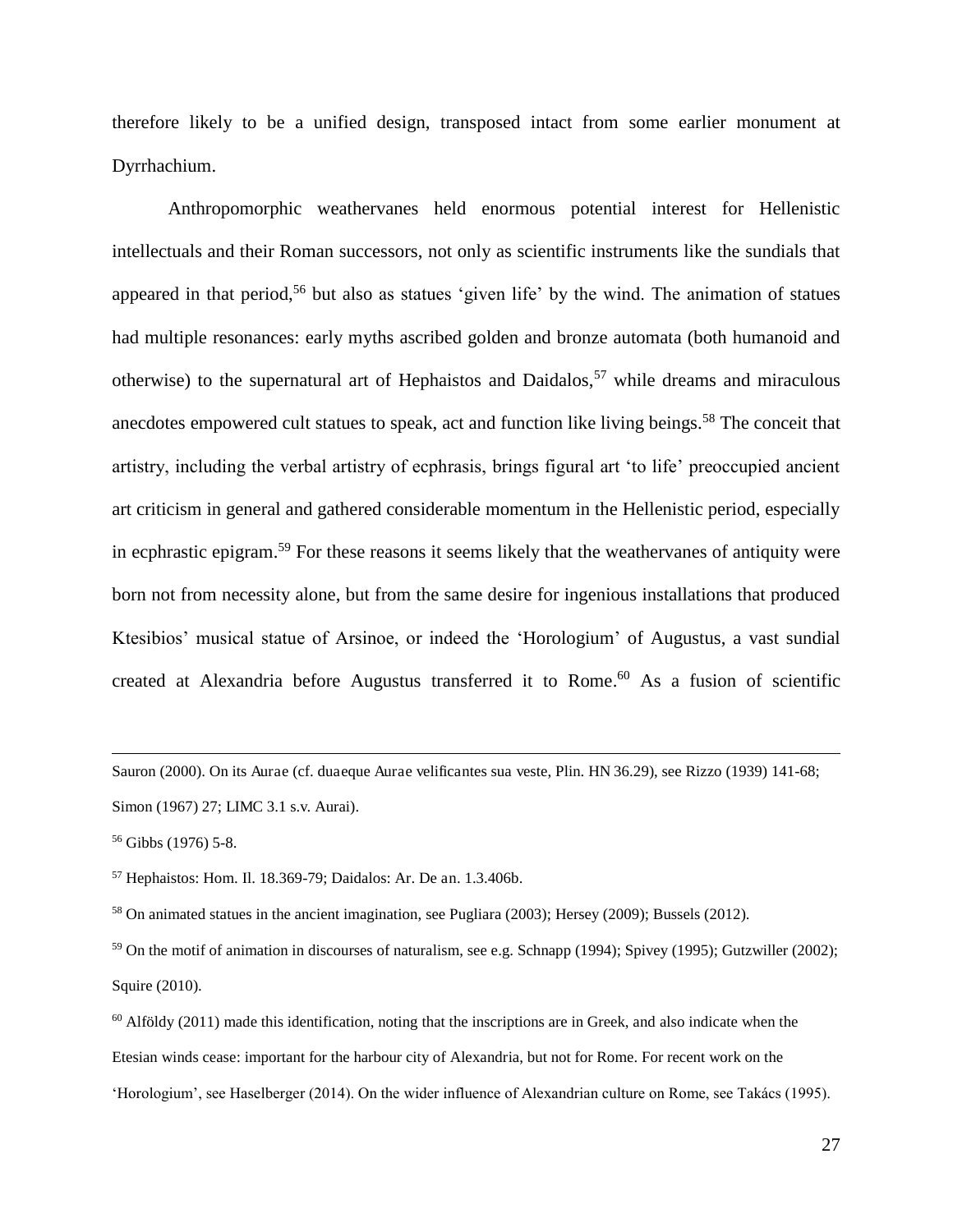engineering and 'living' art, the monumental weathervane is a characteristic product of the Hellenistic Zeitgeist.<sup>61</sup>

If I am correct that the vanes at Athens, Rome and Constantinople soon lost their intended names, they are now at last restored, long after the monuments themselves were destroyed. If we interpret them as Aiolos and Iris (whether or not Zeus Soter on the Pharos is included) then all known monumental vanes have a consistent theme. They represented deities who exercised authority over the winds in Homer and in later myth, holding pointer-like objects that conformed to iconographic convention. However, in each case except the Roman copy of Aiolos, the sculpture was apparently original. This speaks against the existence of a shared direct model, as do major architectural differences including the octagonal versus pyramidal shapes. However, we must note how few examples are known, and the fact that both the Pharos-style octagonal tower and the Egyptianizing pyramidion shape may well derive from the same city of

 $<sup>61</sup>$  It has been argued that the invention of automata and simulacra inspired a fundamental intellectual shift towards</sup> 'mechanistic philosophy' (de Solla Price (1964); Berryman (2003). It is tempting to see the pyramidal shape of the Anemodoulion assembly, like the elongated pyramidal shape of the gnomon on ancient sundials, as a sign that the instrument derived ultimately from an Alexandrian model. Its closest comparandum is one of the Hellenistic treasures paraded in Pompey's third triumph of 61 BC, 'a four-sided golden mountain (montem aureum quadratum) with stags, lions, and all kinds of fruit, surrounded with a golden vine' (HN 37.14). Here, 'four-sided mountain' almost certainly means 'pyramid', since the official acta from which Pliny quotes were written before pyramis had entered the Latin language. The Anemodoulion assembly therefore shares its pyramidal shape and bounteous iconography with Pompey's 'golden mountain'. The pyramidion (benbenet) capping Egyptian pyramids and obelisks was often inscribed on all sides, and usually covered with shining gold, electrum or bronze (Curran et al. (2009) 14-15). It is tempting to speculate that Alexandrian artisans and their Hellenistic imitators designed new pyramidia to crown monuments, just as a gilded bronze sphere crowned the obelisk repurposed as a scientific instrument in the horologium Augusti (Plin. HN 36.72).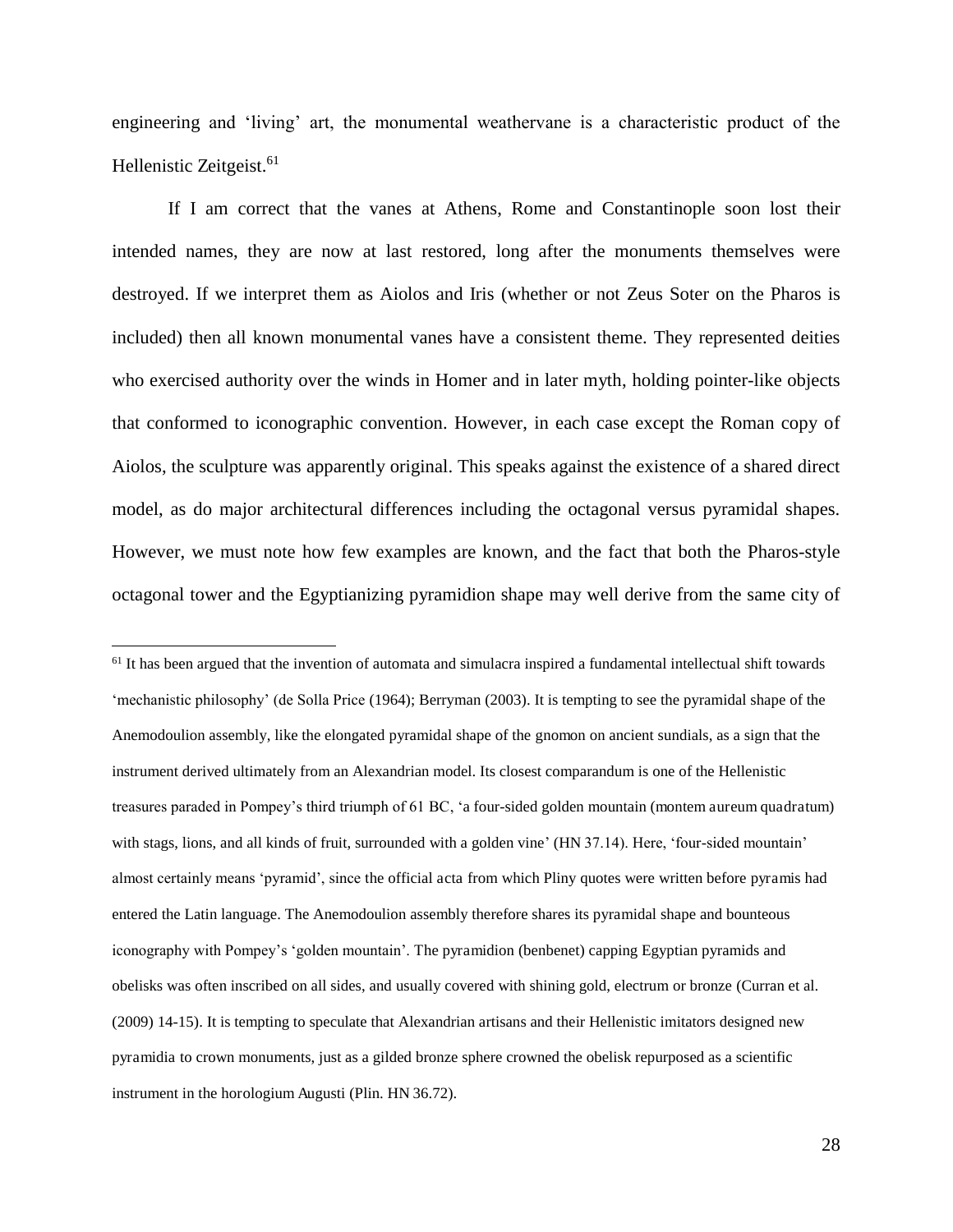Alexandria. Furthermore, although our sources give the impression that the Pharos and Tower of the Winds were superior scientifically and the Anemodoulion artistically, the vanes themselves could have been very similar in manufacture and style.

Finally, although we have no record of the size of the vane sculptures, it now seems possible that they numbered among the largest mechanized statues in the ancient world, and that their semiology related closely to their function. The Pharos was over a hundred metres high, the Tower of the Winds twelve metres and the Anemodoulion nearly as high as the tallest columns (De Signis 648), therefore at least twenty-five metres. If the statues were portraits of specific gods, not mere mannequins or generic tritons, then we can more easily imagine them as far greater than life-size, suiting the Hellenistic taste for grand designs which produced the Tarentine Zeus and the Colossus of Rhodes. Looking beyond those famous statues, we find other massive experimental creations concentrated at Alexandria that often combined engineering with ornamentation. Ptolemy IV Philopator's enormous galley, the 'Forty', was one, the Pharos another. Others still were representations of deities: the statue of Helios in the Serapeion built by Ptolemy III Euergetes was reportedly to be suspended in midair using magnets, amazing worshippers.<sup>62</sup> A more relevant construction is attributed to Ptolemy II Philadelphos: this was a four-metre-tall (i.e. eight-cubit) automaton representing Nysa, which Kallixeinos of Rhodes describes as part of the stupendous procession of 270 BC.<sup>63</sup> Drawn on a cart by sixty men and

 $62$  See Rufinus, Historia Ecclesiastica 2.23, who claims that the temple held other mechanical 'miracles'. Hero of Alexandria describes several appropriate contrivances, including automated temple doors. On magnetic levitation in antiquity, see Lowe forthcoming 2016).

<sup>63</sup> Athen. Deipn. 5.198-9. Other automata in Hellenistic and later processions include Demetrios of Phaleron's mechanical snail, which trailed slime as it moved (Polyb. 12.13.2); the bloodied wax statue of Julius Caesar, rotating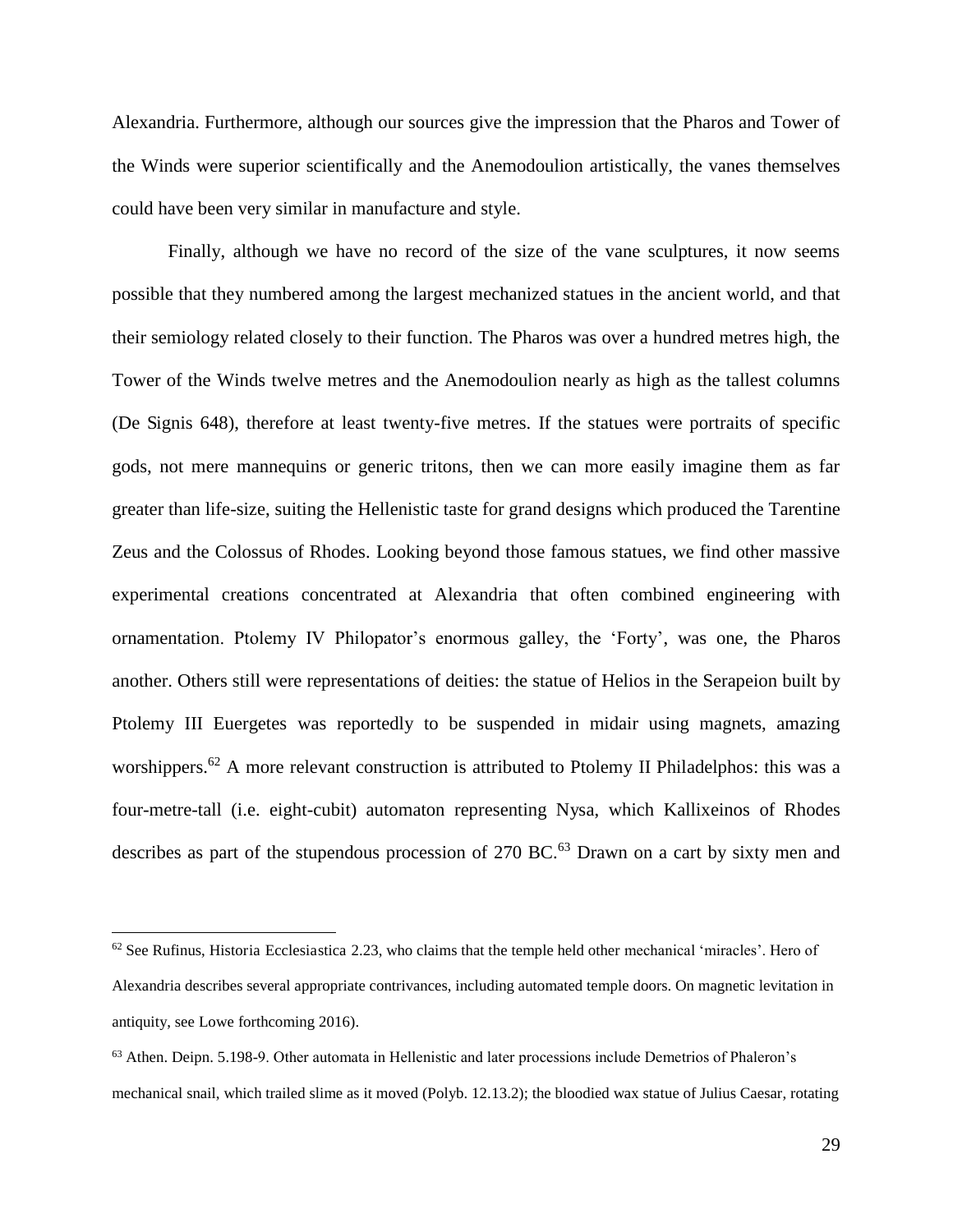adorned with gold, it could rise to its feet, pour a libation, and sit down again unaided. The Pharos was under construction at the time and would be completed twenty-three years later. If its statue of Zeus Soter was a weathervane, as I have argued, then it was a far simpler instrument than the Nysa automaton had been. Four metres seems disproportionately large for the Aiolos on the Tower of the Winds, which was probably man-sized at most, but quite plausible for Zeus Soter or the Anemodoulion on their much taller monuments: it is also the exact height of La Giralda, and slightly shorter than Saint-Gaudens' Diana of the Tower (the first version was 5.5m tall, the second 4.4m). Anyone who objects that the wind could not easily stir such large and heavy objects may inspect La Giralda outside Seville Cathedral, the Diana at the Philadelphia Museum of Art, the dragon in the belfry of Ghent, or indeed the vane still in use at the Yukon Transportation Museum, which is a Douglas DC-3 airliner.<sup>64</sup>

mechanically above his bier (τὸ δὲ ἀνδρείκελον ἐκ μηχανῆς ἐπεστρέφετο πάντη, 2.20.147); and the self-propelled

ship carrying Athena's peplos in Herodes Atticus' Panathenaic procession (Philostr. VS 550).

 $64$  http://www.explorenorth.com/library/aviation/cf-cpy.html, accessed 14 June 2016.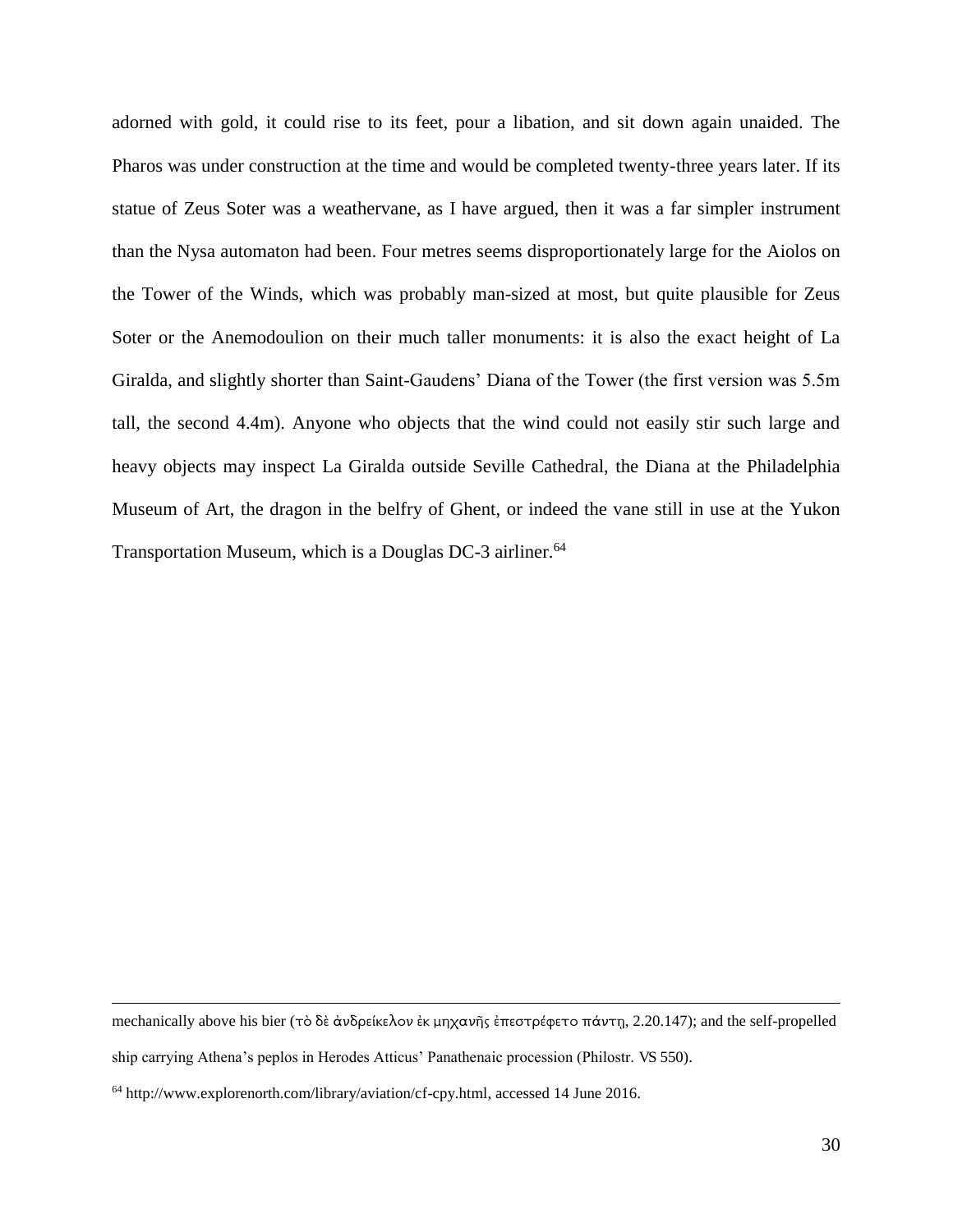#### **Works Cited**

Adler, F. (1901) Der Pharos von Alexandria, Berlin.

Alexakis, A. G.,(ed. & comm.) and S. Wessel (trans.) (2011) The Greek Life of St. Leo, Bishop of Catania (BHG 981b), Brussels.

Alföldy, G. (2011) 'The Horologium of Augustus and its model at Alexandria', JRA 24, 96-98.

Anderson, W. B. (2011) 'Leo III and the Anemodoulion', BZ 104, 41-54.

De Angelis, F. (2014) 'Sublime histories, exceptional viewers: Trajan's Column and its visibility', in J. Elsner and M. Meyer (ed.) Art and Rhetoric in Roman Culture, Cambridge, 89- 114.

Behrens-Abouseif, D. (2006) 'The Islamic history of the lighthouse of Alexandria', Muqarnas 23, 1-14.

Benton, S. (1965) 'Blue-beard', Studi in onore di Luisa Banti, Rome, 47-9.

Berger, A. (1988) Untersuchungen zu den Patria Konstantinupoleos, Bonn.

Berger, A. (1997) 'Das chalkun tetrapylon und Parastaseis Kapitel 57', BZ 90, 7-12.

Bernand, E. (1996) 'Les veilleurs du Phare', ZPE 113, 85-90.

Berryman, S. (2003) 'Ancient automata and mechanical explanation', Phronesis 48, 344-69.

Bing, P. (1998) 'Between literature and the monuments', in E. Forsten (ed.), Genre in Hellenistic Poetry, Groningen, 21-43.

Bitsakis, Y. et al. (2010) The Antikythera Mechanism within the Astronomy and Technology of its Time, Athens.

Bruneau, P. (1961) 'Isis Pelagia a Delos', BCH 85 (1961) 435-46.

Bruneau, P. (1963) 'Isis Pelagia a Delos (Complements)', BCH 87, 301-8.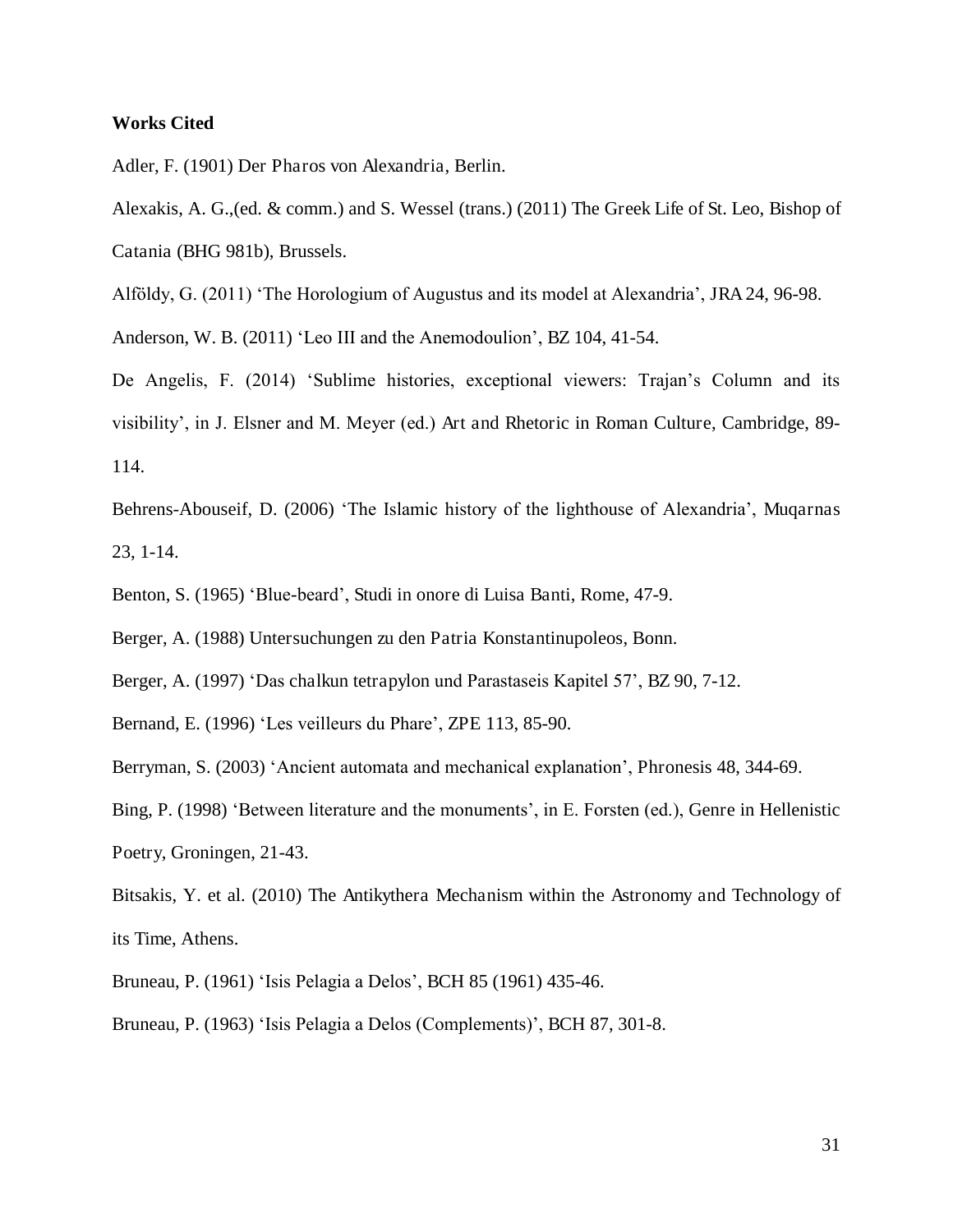Bussels S. (2012) The Animated Image: Roman Theory on Naturalism, Vividness and Divine Power, Leiden.

Callisen, S. A. (1939) 'The iconography of the cock on the column', Art Bulletin 21, 160-78.

Cameron, A. and J. Herrin (eds. & trans.) (1984) Constantinople in the early eighth century: the Parastaseis syntomoi chronikai, Leiden.

Castiglione, L. (1970) 'Isis Pharia: Remarque sur la statue de Budapest', Bulletin au Musée Hongrois des Beaux-Arts 34-5, 37-55.

Castriota, D. (1995) The Ara Pacis Augustae and the Imagery of Abundance in Later Greek and Early Roman Imperial Art, Princeton.

Contadini, A. (2010) 'Translocation and Transformation: Some Middle Eastern Objects in Europe' in L. E. Saurma-Jeltsch & A. Eisenbeiss (eds.), The Power of Things and the Flow of Cultural Transformation, Berlin, 42-65.

Curran, B. A. et al. (2009) Obelisk: A History, Cambridge, MA.

Cutler, A. (1968) 'The De Signis of Nicetas Choniates: A reappraisal', AJA 72, 113-18.

Dagron, G. (1984) Constantinople Imaginaire, Paris.

Davis, D. L. (2009) Commercial Navigation in the Greek and Roman World, PhD thesis, University of Texas at Austin.

Dainton, C. (1957) Clock Jacks and Bee Boles: A Dictionary of Country Sights, London.

Dawkins, R. M. (1924) 'Ancient statues in mediaeval Constantinople', Folklore 35, 209-24.

Diels, H. A. (ed., trans. & comm.) (1917) Über die von Prokop beschriebene Kunstuhr von Gaza, Berlin.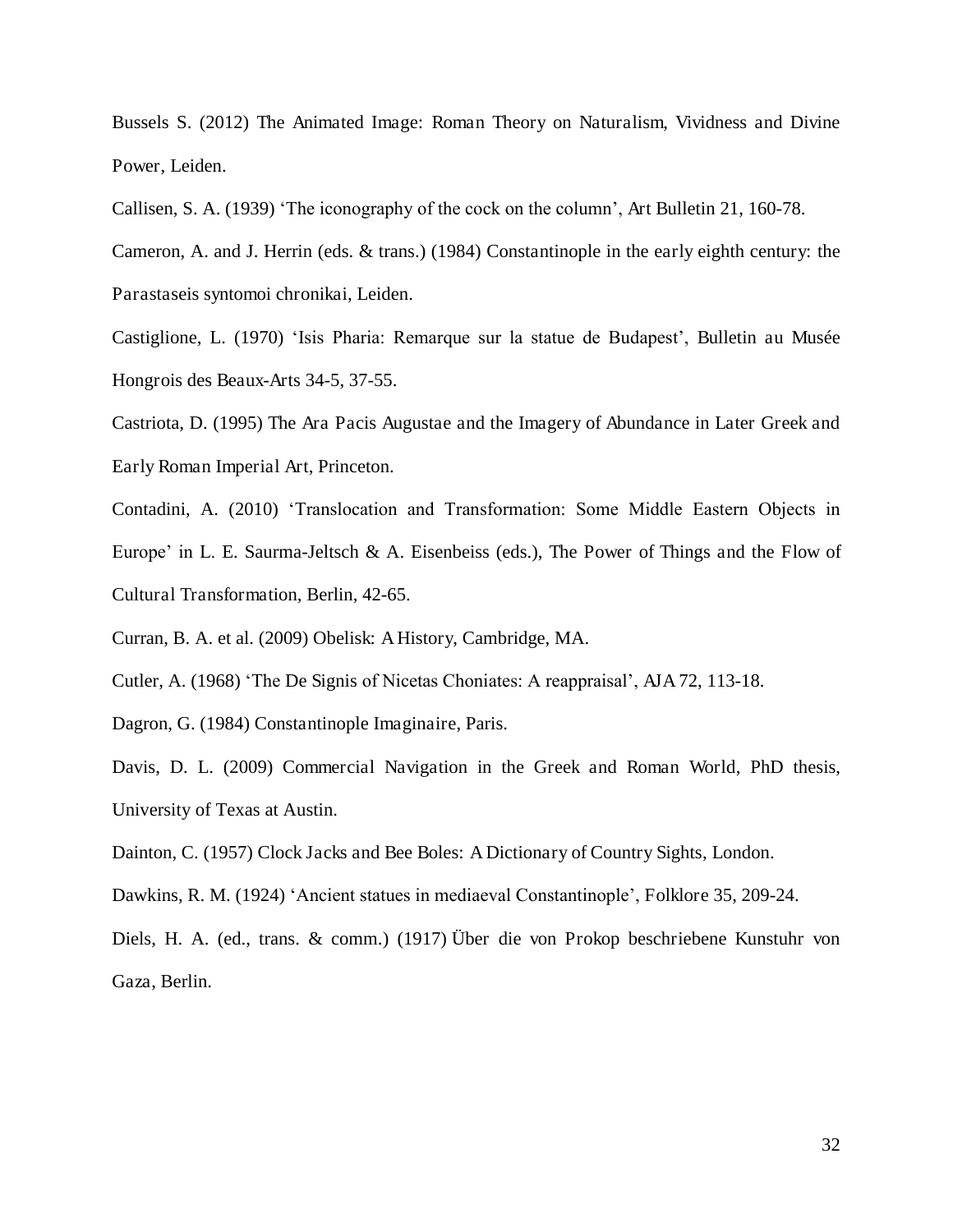Dilke, O. A. W. (1987) 'Itineraries and geographical maps in the early and late Roman empires', in J. B. Harley and D. Woodward (eds.), The History of Cartography, vol. I: Cartography in Prehistoric, Ancient and Medieval Europe and the Mediterranean, Chicago, 234-57.

El-Abbadi, M. (2004) 'The island of Pharos in myth and history', in W. V. Harris and G. Ruffini (eds.), Ancient Alexandria between Egypt and Greece, Leiden; Boston, 259-68.

El-Fakharani, F. (1974) 'The "lighthouse" of Abusir in Egypt', HSCP 78, 257-72.

Fragaki, H. (2012) 'Clocks and dials with automata: The mosaic of Qasr el-Lebya', in T. Koetsier and M. Ceccarelli (eds.), Explorations in the History of Machines and Mechanisms, Dordrecht, 229-50.

von Freeden, J. (1983) OIKIA KYRRESTOU: Studien zum sogenannten Turm der Winde in Athen, Rome.

Freeth, T. (2008) The Antikythera Mechanism: Decoding an Ancient Greek Mystery, Cambridge.

Furley, W. D. (2009) 'A note on Posidippus' Pharos epigram (no. 115 Austin-Bastianini)', ZPE 170, 29-30.

Furtwängler, A. (1905) 'Die Gibelgruppen des alten Hekatompedon auf der Akropolis zu Athen', SBMünch, 433-58.

Garani, M. (2009) 'Going with the wind: Visualizing volcanic eruptions in the Pseudo-Vergilian Aetna', BICS 52, 103-21.

Gibbs, S. L. (1976) Greek and Roman Sundials, New Haven.

Goodchild, F. (1961) 'Helios on the Pharos', AntJ 41, 218-23.

Gutzwiller, K. J. (2002) 'Art's echo: The tradition of Hellenistic ecphrastic epigram', in M. A.

Harder, R. F. Regtuit and G. C. Wakker (eds.), Hellenistic Epigrams, Leuven, 85-112.

Handler, S. (1971) 'Architecture on the Roman coins of Alexandria', AJA 75, 57-74.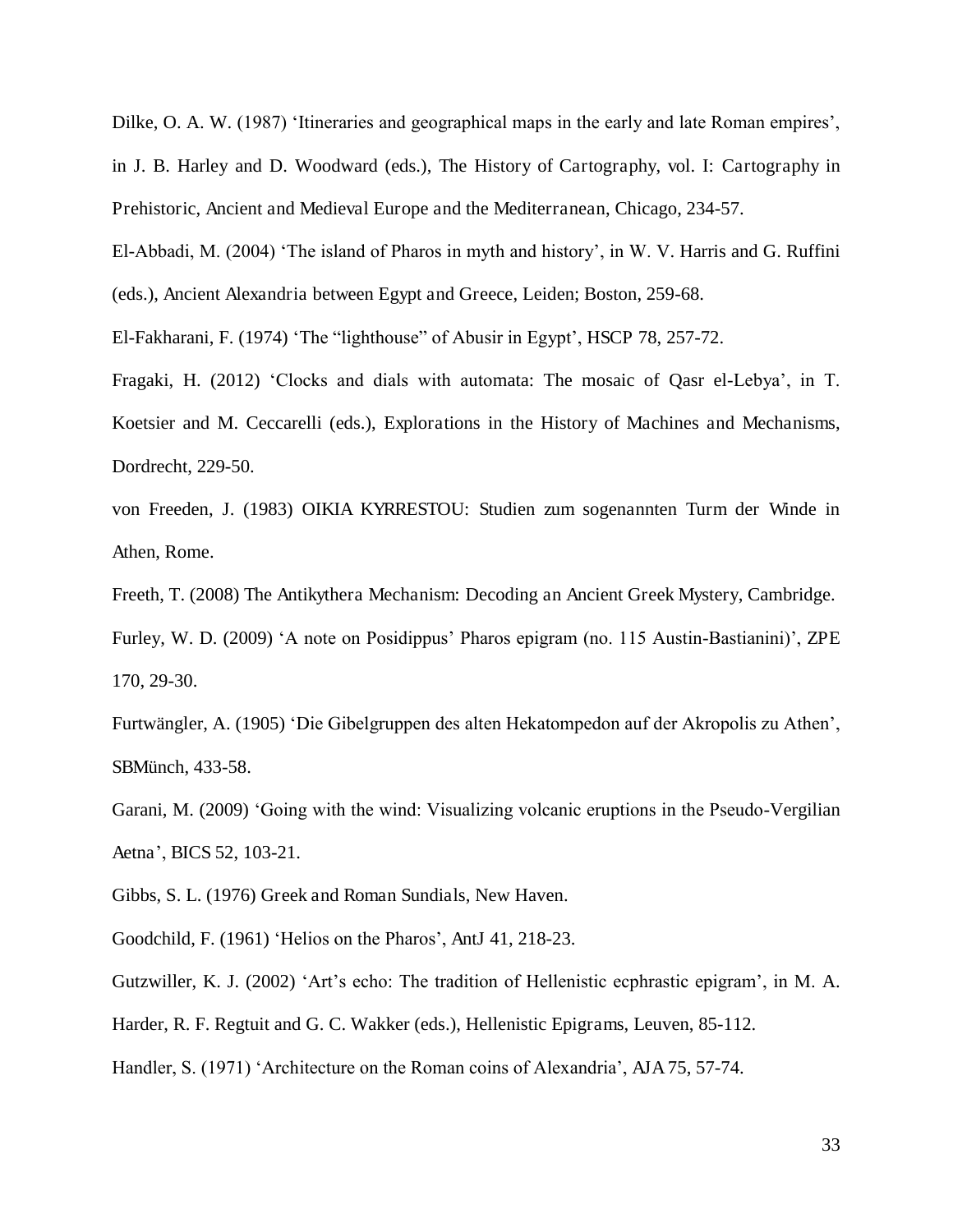Haselberger, L. (ed.) (2014) The Horologium of Augustus: Debate and Context. JRA Supplementary Series 99, Portsmouth, RI.

- Hersey, G. L. (2009) Falling in Love with Statues: Artificial Humans from Pygmalion to the Present, Chicago; London.
- Hill, D. (1984) A History of Engineering in Classical and Medieval Times, Beckenham, 183-222.

Kaltsas, N. et al. (eds.), M. A. Fowler (trans.) (2012) The Antikythera Shipwreck: The Ship, The Treasures, The Mechanism, Athens.

- Kienast, H. J. (1997) 'The Tower of the Winds in Athens: Hellenistic or Roman?', in M. C. Hoff and S. I. Rotroff (eds.), The Romanization of Athens, Oxford, 53-66.
- Kienast, H. J. (2005) 'La Torre dei Venti di Atene', in E. Lo Sardo (ed.), Eureka! Il Genio deglio Antichi, Naples, 245-51.
- Kienast, H. J. (2014) Der Turm der Winde in Athen, Wiesbaden.
- James, L. (trans. & comm.), I. Vassis (ed.) (2012) Constantine of Rhodes, On Constantinople and the Church of the Holy Apostles, Farnham, Surrey; Burlington, VT.
- Lawrence, A. W., revd. R. Tomlinson (1996) Greek Architecture, 5th edn., New Haven, CT.

Lazos, C. D. (2007) *Hē optikē stēn archaia Hellada* (Athens 2007) 131-63.

Lehoux, D. (2007) Astronomy, Weather, and Calendars in the Ancient World: Parapegmata and Related Texts in Classical and Near-Eastern Societies, Cambridge.

Liuzzi, D. (1996) *La Rosa dei Venti nell'antichità greco*-romana, Galatina.

Lowe, D. (2016) 'Suspending disbelief: Magnetic levitation in antiquity and the Middle Ages', Classical Antiquity 35, forthcoming.

Mango, C. (1963) 'Antique statuary and the Byzantine beholder', Dumbarton Oaks Papers 17, 55-75.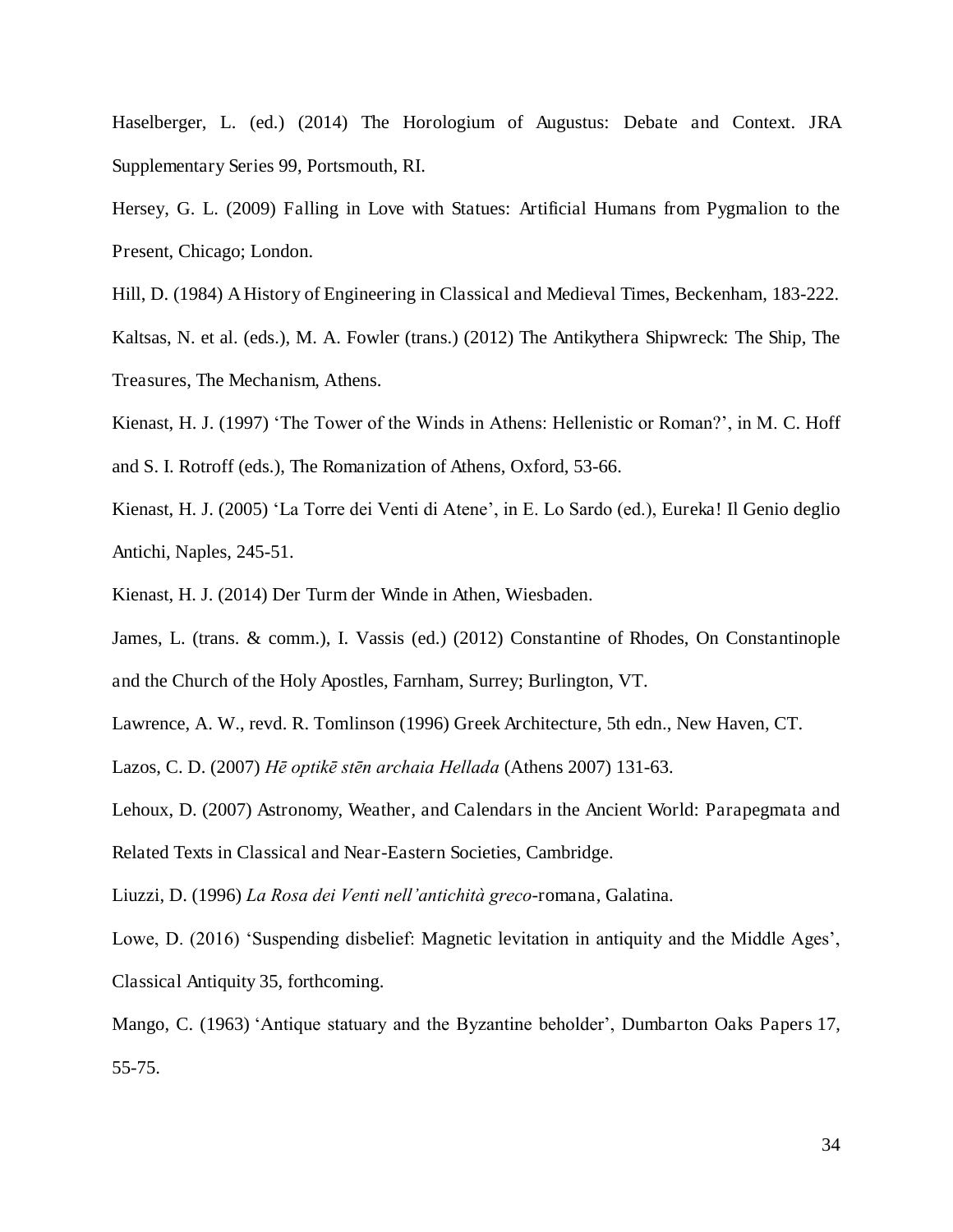Mango, C. (1982) 'The Life of St Andrew the Fool reconsidered', Rivista di Studi Bizantini e Slavi 2, 297-313.

McCartney, E. S. (1930) 'Greek and Roman weather lore of winds', Classical Weekly 24, 11-29.

Littlewood, A. R. (1968) 'The symbolism of the apple in Greek and Roman literature', HSCP 72, 147-81.

Meri, J. W. (ed. & trans.) (2004) *A Lonely Wayfarer's Guide to Pilgrimage: Alî ibn Abî Bakr al*-*Harawî's Kitâb al*-*Ishârât ilâ Ma'rifat al*-Ziyârât, Princeton.

Neuser, K. (1982) Anemoi: Studien Zur Darstellung der Winden und Windgottheiten in der Antike, Rome.

Noble, J. V. and D.J. de Solla Price (1968) 'The water clock in the Tower of the Winds', AJA 72, 345-55.

Obbink, D. (2005) 'New old Posidippus and old new Posidippus: From occasion to edition in the epigrams', in K.J. Gutzwiller (ed.), The New Posidippus: A Hellenistic Poetry Book, Oxford, 97- 115.

Picard, C. (1952) 'Sur quelques représentations nouvelles du phare d'Alexandrie et sur l'origine alexandrine des paysages portuaires', Bulletin de correspondance hellénique 76, 61-95.

Plommer, H. (1973) Vitruvius and Later Roman Building Manuals, Cambridge.

Preger, T. (ed.) (1901-1907) Scriptores originum Constantinopolitanarum, 2 vols., Leipzig.

Pugliara, M. (2003) *Il mirabile e l'artificio:* Creature animate semoventi nel mito e nella tecnica degli antichi, Rome.

Rehm, A. (1916) Griechische Windrosen: Sitzungsberichte der Bayerischen Akademie der Wissenschaften: Philosophisch-historische Klasse 3, Munich.

Ridgway, B. S. (1990) Hellenistic Sculpture I: The Styles of ca. 331-200 BC, Madison, WI.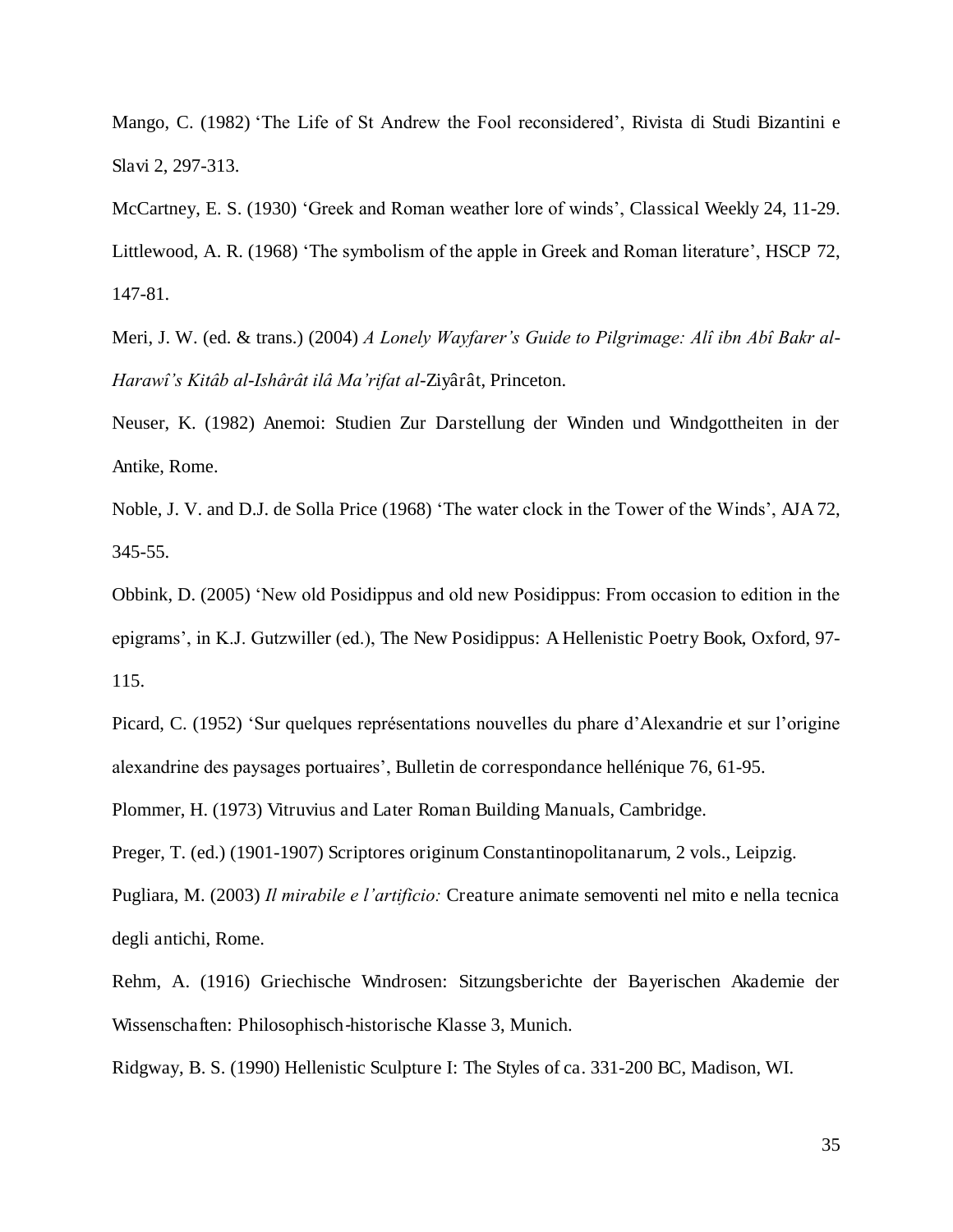Rizzo, G. E. (1939) 'Aurae velificantes', Bullettino della Commissione Archeologia Communale di Roma 67, 141-68.

Robinson, H. S. (1949) 'The Tower of the Winds and the Roman market-place', AJA 47, 291- 305.

Rydén, L. (1978) 'The date of the Life of Andreas Salos', Dumbarton Oaks Papers 32, 127-55.

Sauron, G. (2000) *L'h*istoire végétalisée: Ornament et politique à Rome, Paris.

Simon, E. (1967) Ara Pacis Augustae, Greenwich, CT.

le Strange, G. (1900) Baghdad During the Abbasid Caliphate, Oxford.

Schaldach, K. (2006) Die antiken Sonnenuhren Griechenlands, Frankfurt am Main.

Schmidt, W. (ed. & trans.) (1899) Herons von Alexandria Druckwerke und Automatentheater = Pneumatica et automata, Leipzig.

Schnapp, A. (1994) 'Are images animated?: The psychology of statues in ancient Greece', in C.

Renfrew and E. B. W. Zubrow (eds.), The Ancient Mind: Elements of Cognitive Archaeology, Cambridge, 40-4.

Schröder, S. (2008) 'Zu Posidipps Pharos-Gedicht und einigen Epigrammen auf dem Mailänder Papyrus', ZPE 165, 40-8.

de Solla Price, D. J. (1964) 'Automata and the origins of mechanism and mechanistic philosophy', Technology and Culture 5, 9-23.

Spivey, N. J. (1995) 'Bionic statues', in A. Powell (ed.), The Greek World, London, 442-59.

Squire, M. (2010) 'Making Myron's cow moo?: Ecphrastic epigram and the poetics of simulation', AJP 131, 589-634.

Stuart, J. and N. Revett (1762) The Antiquities of Athens Measured and Delineated, vol. 1, London.